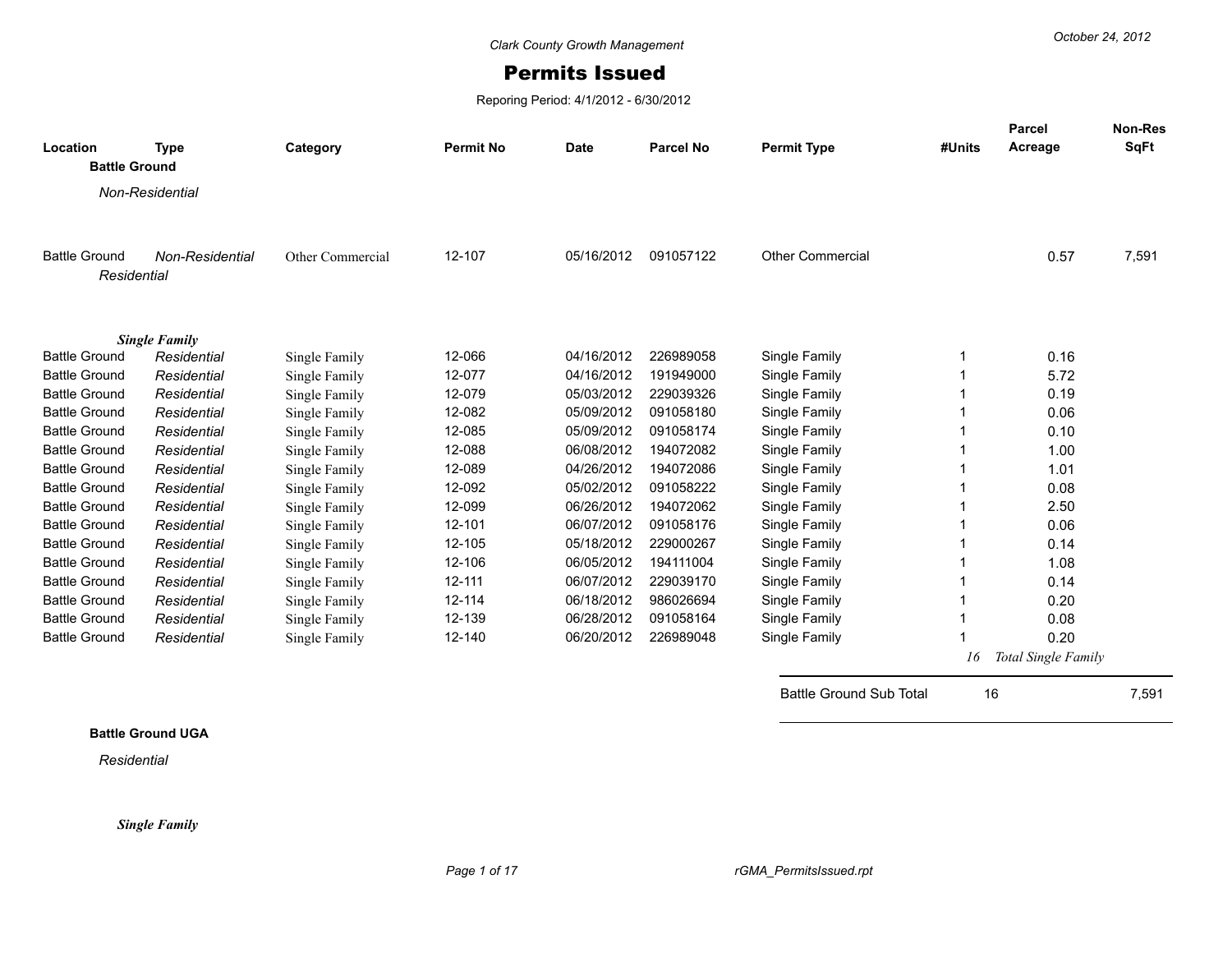| Location             | <b>Type</b><br><b>Battle Ground UGA</b> | Category      | <b>Permit No</b> | Date       | <b>Parcel No</b> | <b>Permit Type</b>          | #Units         | Parcel<br>Acreage             | <b>Non-Res</b><br><b>SqFt</b> |
|----------------------|-----------------------------------------|---------------|------------------|------------|------------------|-----------------------------|----------------|-------------------------------|-------------------------------|
| Residential          |                                         |               |                  |            |                  |                             |                |                               |                               |
| <b>Battle Ground</b> | <b>Single Family</b><br>Residential     | Single Family | SFR2012-00086    | 04/02/2012 | 194218022        | Single Family               |                | 1.03                          |                               |
| <b>Battle Ground</b> | Residential                             | Single Family | SFR2012-00122    | 04/27/2012 | 194218004        | Single Family               |                | 1.02<br>2 Total Single Family |                               |
|                      |                                         |               |                  |            |                  | Battle Ground UGA Sub Total | $\overline{2}$ |                               | 0                             |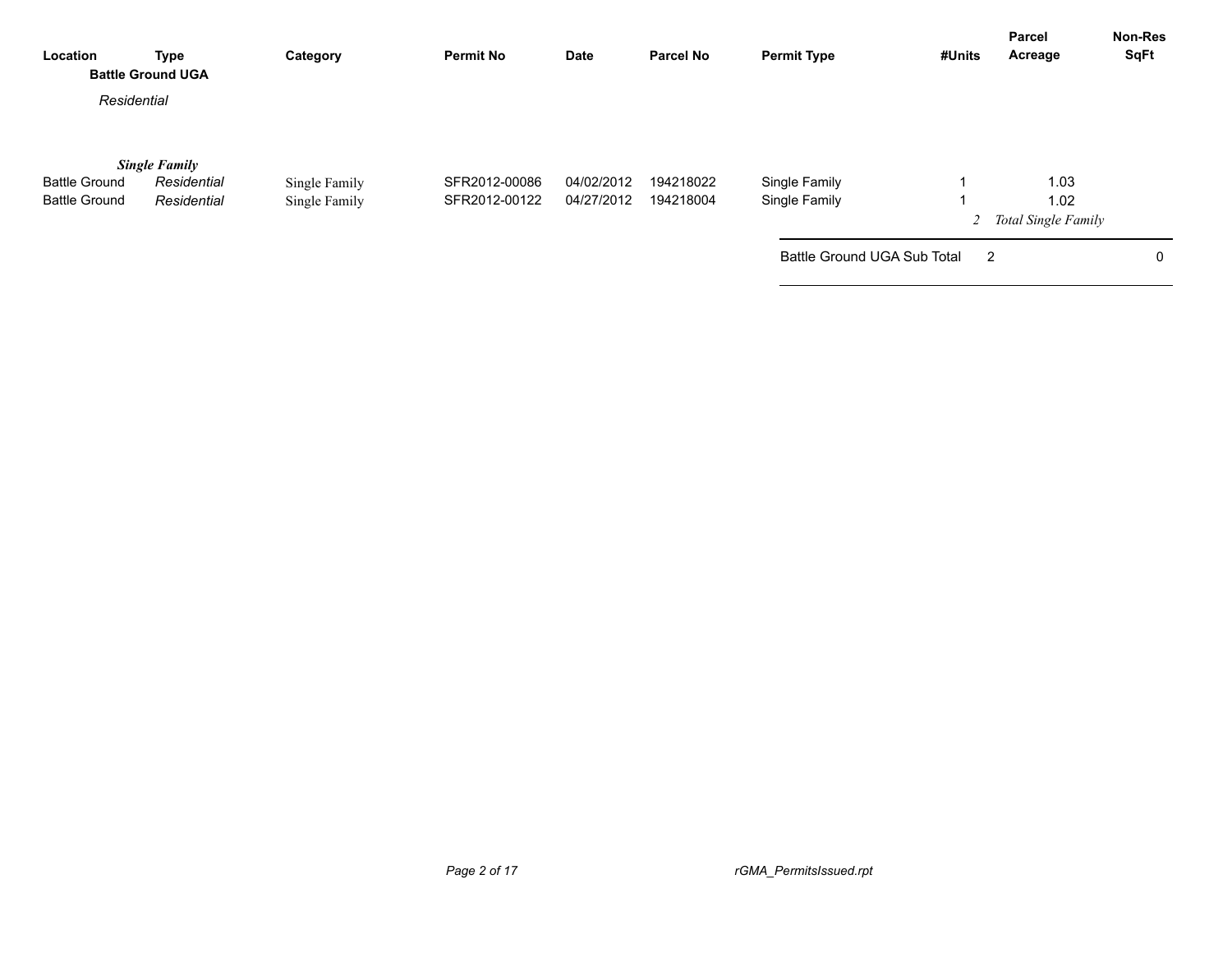| Location         | <b>Type</b>                         | Category                       | <b>Permit No</b> | <b>Date</b> | <b>Parcel No</b> | <b>Permit Type</b> | #Units | Parcel<br>Acreage   | <b>Non-Res</b><br><b>SqFt</b> |
|------------------|-------------------------------------|--------------------------------|------------------|-------------|------------------|--------------------|--------|---------------------|-------------------------------|
| Camas            |                                     |                                |                  |             |                  |                    |        |                     |                               |
| Residential      |                                     |                                |                  |             |                  |                    |        |                     |                               |
|                  |                                     |                                |                  |             |                  |                    |        |                     |                               |
|                  |                                     |                                |                  |             |                  |                    |        |                     |                               |
|                  | <b>Multi-Family</b>                 |                                |                  |             |                  |                    |        |                     |                               |
| Camas            | Residential                         | Multi-Family                   | 201227           | 04/17/2012  | 081958402        | Multi-Family       | 2      | 0.13                |                               |
| Camas            | Residential                         | Multi-Family                   | 201228           | 04/17/2012  | 081958401        | Multi-Family       | 2      | 0.13                |                               |
| Camas            | Residential                         | Multi-Family                   | 201229           | 04/26/2012  | 081958403        | Multi-Family       | 2      | 0.13                |                               |
| Camas            | Residential                         | Multi-Family                   | 201230           | 04/26/2012  | 081958404        | Multi-Family       | 2      | 0.13                |                               |
| Camas            | Residential                         | Multi-Family                   | 201231           | 05/01/2012  | 081958406        | Multi-Family       | 2      | 0.13                |                               |
| Camas            | Residential                         | Multi-Family                   | 201232           | 05/01/2012  | 081958405        | Multi-Family       | 2      | 0.13                |                               |
| Camas            | Residential                         | Multi-Family                   | 201236           | 05/17/2012  | 081958400        | Multi-Family       | 2      | 0.13                |                               |
| Camas            | Residential                         | Multi-Family                   | 201240           | 06/15/2012  | 172956001        | Multi-Family       | 3      | 4.94                |                               |
| Camas            | Residential                         | Multi-Family                   | 201241           | 06/15/2012  | 172956001        | Multi-Family       | 3      | 4.94                |                               |
| Camas            | Residential                         | Multi-Family                   | 201242           | 06/15/2012  | 172956001        | Multi-Family       | 3      | 4.94                |                               |
| Camas            | Residential                         | Multi-Family                   | 201243           | 06/15/2012  | 172956001        | Multi-Family       | 3      | 4.94                |                               |
|                  |                                     |                                |                  |             |                  |                    | 26     | Total Multi-Family  |                               |
| Camas            | <b>Single Family</b><br>Residential |                                | 201222           | 04/02/2012  | 125403076        | Single Family      | 1      | 0.16                |                               |
| Camas            | Residential                         | Single Family<br>Single Family | 201223           | 04/03/2012  | 127744038        | Single Family      | 1      | 0.20                |                               |
| Camas            | Residential                         | Single Family                  | 201224           | 04/13/2012  | 084921004        | Single Family      | 1      | 0.25                |                               |
| Camas            | Residential                         | Single Family                  | 201225           | 04/16/2012  | 127369078        | Single Family      | 1      | 0.24                |                               |
| Camas            | Residential                         |                                | 201226           | 04/17/2012  | 127744026        | Single Family      | 1      | 0.22                |                               |
| Camas            | Residential                         | Single Family                  | 201233           | 05/10/2012  | 084921014        | Single Family      | 1      | 0.25                |                               |
| Camas            | Residential                         | Single Family                  | 201234           | 05/17/2012  | 084921054        | Single Family      | 1      | 0.24                |                               |
| Camas            | Residential                         | Single Family                  | 201235           | 05/17/2012  | 084921140        | Single Family      | 1      | 0.29                |                               |
| Camas            |                                     | Single Family                  | 201237           | 05/29/2012  | 084921052        | Single Family      | 1      | 0.24                |                               |
|                  | Residential                         | Single Family                  | 201238           | 06/06/2012  | 083144032        |                    |        | 0.41                |                               |
| Camas            | Residential                         | Single Family                  | 201239           | 06/12/2012  | 084921192        | Single Family      |        | 0.24                |                               |
| Camas            | Residential                         | Single Family                  |                  |             |                  | Single Family      |        |                     |                               |
|                  |                                     |                                |                  |             |                  |                    | 11     | Total Single Family |                               |
|                  |                                     |                                |                  |             |                  | Camas Sub Total    | 37     |                     | 0                             |
| <b>Camas UGA</b> |                                     |                                |                  |             |                  |                    |        |                     |                               |
|                  |                                     |                                |                  |             |                  |                    |        |                     |                               |
| Residential      |                                     |                                |                  |             |                  |                    |        |                     |                               |
|                  |                                     |                                |                  |             |                  |                    |        |                     |                               |
| Camas UGA        | <b>Single Family</b><br>Residential | Single Family                  | SFR2012-00162    | 05/11/2012  | 125662182        | Single Family      |        | 0.17                |                               |
|                  |                                     |                                |                  |             |                  |                    |        |                     |                               |

*Page 3 of 17 rGMA\_PermitsIssued.rpt*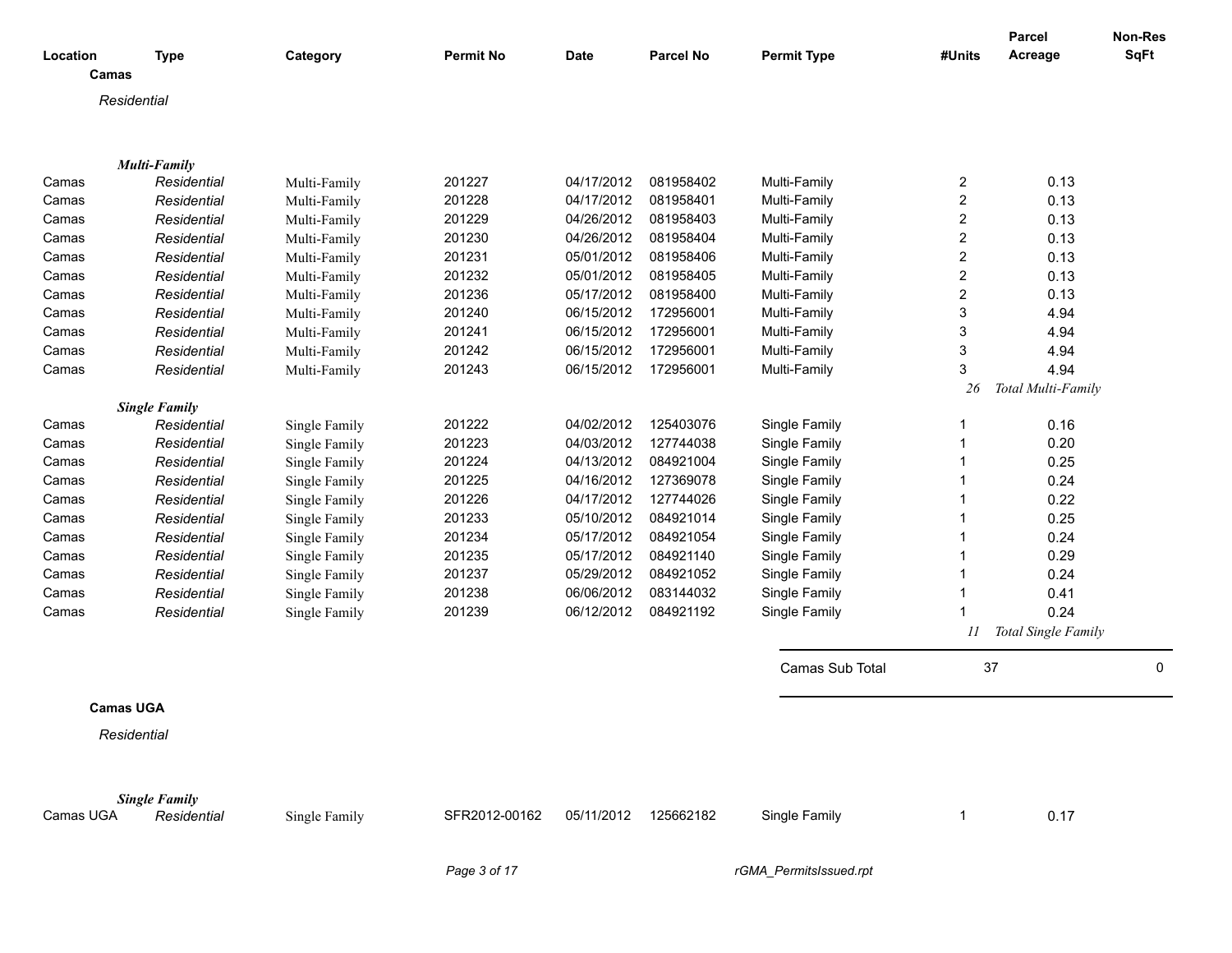| Location<br><b>Camas UGA</b> | <b>Type</b>                         | Category      | <b>Permit No</b> | Date       | <b>Parcel No</b> | <b>Permit Type</b>  | #Units | Parcel<br>Acreage             | <b>Non-Res</b><br><b>SqFt</b> |
|------------------------------|-------------------------------------|---------------|------------------|------------|------------------|---------------------|--------|-------------------------------|-------------------------------|
| Residential                  |                                     |               |                  |            |                  |                     |        |                               |                               |
| Camas UGA                    | <b>Single Family</b><br>Residential | Single Family | SFR2012-00163    | 05/29/2012 | 125662174        | Single Family       |        | 0.16<br>2 Total Single Family |                               |
|                              |                                     |               |                  |            |                  | Camas UGA Sub Total | 2      |                               | 0                             |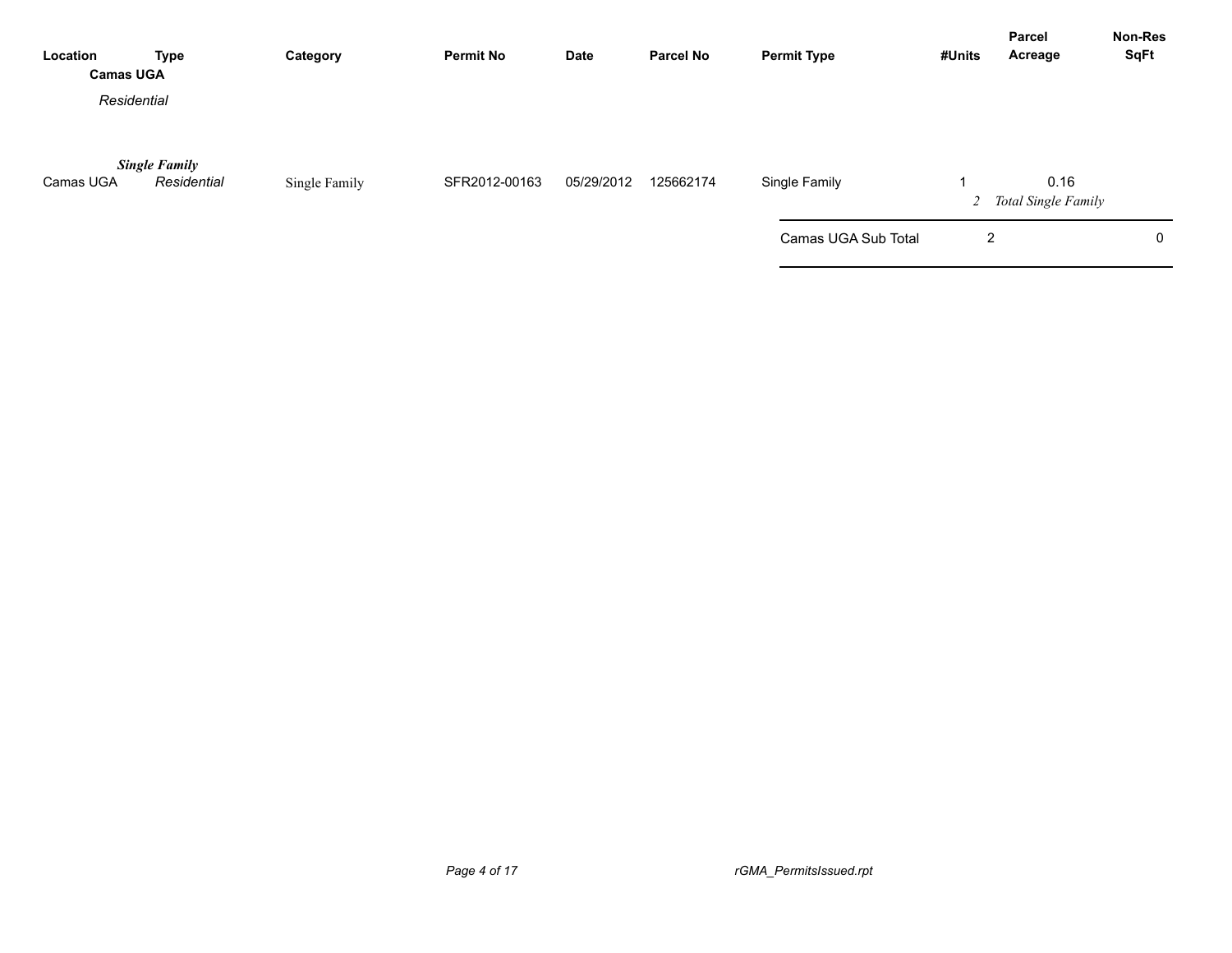| Location<br>La Center UGA | <b>Type</b>                         | Category      | <b>Permit No</b> | <b>Date</b> | <b>Parcel No</b> | <b>Permit Type</b>      | #Units | <b>Parcel</b><br>Acreage           | Non-Res<br><b>SqFt</b> |
|---------------------------|-------------------------------------|---------------|------------------|-------------|------------------|-------------------------|--------|------------------------------------|------------------------|
| Residential               |                                     |               |                  |             |                  |                         |        |                                    |                        |
| La Center UG <sub>/</sub> | <b>Single Family</b><br>Residential | Single Family | SFR2012-00257    | 06/20/2012  | 986028827        | Single Family           |        | 1.00<br><b>Total Single Family</b> |                        |
|                           |                                     |               |                  |             |                  | La Center UGA Sub Total |        |                                    | 0                      |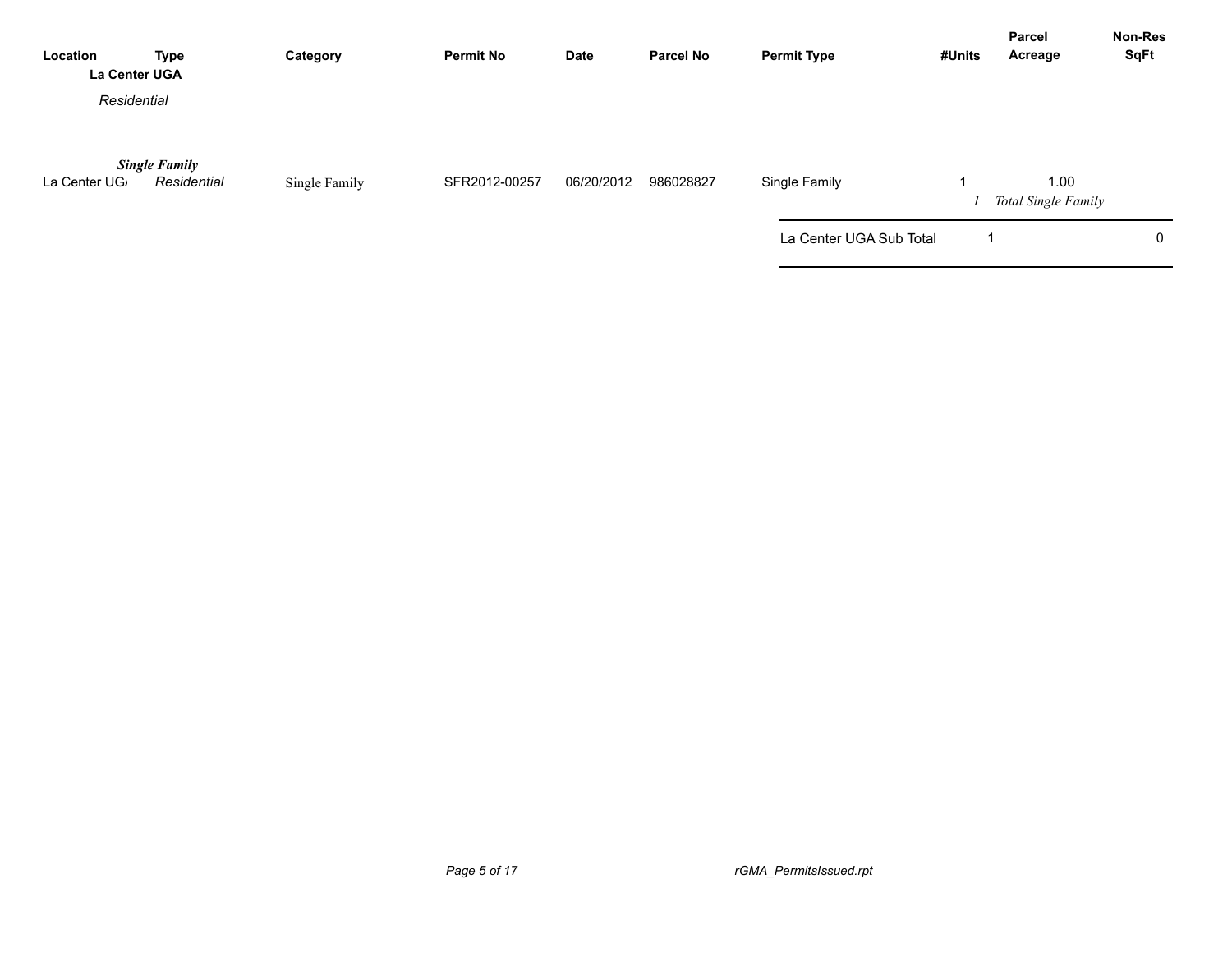|            |                           |                      |                  |             |                  |                    |              | Parcel  | Non-Res     |
|------------|---------------------------|----------------------|------------------|-------------|------------------|--------------------|--------------|---------|-------------|
| Location   | <b>Type</b><br>Ridgefield | Category             | <b>Permit No</b> | <b>Date</b> | <b>Parcel No</b> | <b>Permit Type</b> | #Units       | Acreage | <b>SqFt</b> |
|            | Residential               |                      |                  |             |                  |                    |              |         |             |
|            |                           |                      |                  |             |                  |                    |              |         |             |
|            |                           |                      |                  |             |                  |                    |              |         |             |
|            | <b>Single Family</b>      |                      |                  |             |                  |                    |              |         |             |
| Ridgefield | Residential               | Single Family        | BLD-11-0042      | 06/01/2012  | 213808292        | Single Family      | 1            | 0.09    |             |
| Ridgefield | Residential               | <b>Single Family</b> | BLD-12-0006      | 04/01/2012  | 220032258        | Single Family      | 1            | 0.43    |             |
| Ridgefield | Residential               | Single Family        | BLD-12-0027      | 04/01/2012  | 220032158        | Single Family      | 1            | 0.18    |             |
| Ridgefield | Residential               | Single Family        | BLD-12-0028      | 04/01/2012  | 986028940        | Single Family      | 1            | 0.15    |             |
| Ridgefield | Residential               | Single Family        | BLD-12-0030      | 04/01/2012  | 986028205        | Single Family      | 1            | 0.12    |             |
| Ridgefield | Residential               | Single Family        | BLD-12-0032      | 04/01/2012  | 986028200        | Single Family      | 1            | 0.11    |             |
| Ridgefield | Residential               | Single Family        | BLD-12-0035      | 05/01/2012  | 986029110        | Single Family      | 1            | 0.05    |             |
| Ridgefield | Residential               | Single Family        | BLD-12-0036      | 05/01/2012  | 986029111        | Single Family      | 1            | 0.07    |             |
| Ridgefield | Residential               | Single Family        | BLD-12-0037      | 04/01/2012  | 986027633        | Single Family      | 1            | 0.08    |             |
| Ridgefield | Residential               | Single Family        | BLD-12-0038      | 04/01/2012  | 986028963        | Single Family      | 1            | 0.11    |             |
| Ridgefield | Residential               | Single Family        | BLD-12-0039      | 04/01/2012  | 986028220        | Single Family      | 1            | 0.11    |             |
| Ridgefield | Residential               | Single Family        | BLD-12-0040      | 04/01/2012  | 986027678        | Single Family      | 1            | 0.08    |             |
| Ridgefield | Residential               | Single Family        | BLD-12-0041      | 05/01/2012  | 216044124        | Single Family      | 1            | 0.12    |             |
| Ridgefield | Residential               | Single Family        | BLD-12-0046      | 04/01/2012  | 986028218        | Single Family      | 1            | 0.11    |             |
| Ridgefield | Residential               | Single Family        | BLD-12-0047      | 04/01/2012  | 986028219        | Single Family      | 1            | 0.12    |             |
| Ridgefield | Residential               | Single Family        | BLD-12-0050      | 05/01/2012  | 986028204        | Single Family      | 1            | 0.12    |             |
| Ridgefield | Residential               | Single Family        | BLD-12-0052      | 05/01/2012  | 986027679        | Single Family      | 1            | 0.08    |             |
| Ridgefield | Residential               | Single Family        | BLD-12-0054      | 05/01/2012  | 216044106        | Single Family      | 1            | 0.13    |             |
| Ridgefield | Residential               | Single Family        | BLD-12-0055      | 05/01/2012  | 216044070        | Single Family      | 1            | 0.12    |             |
| Ridgefield | Residential               | Single Family        | BLD-12-0056      | 05/01/2012  | 986028962        | Single Family      | 1            | 0.17    |             |
| Ridgefield | Residential               | Single Family        | BLD-12-0057      | 05/01/2012  | 986027642        | Single Family      | 1            | 0.11    |             |
| Ridgefield | Residential               | Single Family        | BLD-12-0059      | 06/01/2012  | 220032018        | Single Family      | 1            | 0.17    |             |
| Ridgefield | Residential               | Single Family        | BLD-12-0063      | 05/01/2012  | 986028235        | Single Family      | 1            | 0.12    |             |
| Ridgefield | Residential               | Single Family        | BLD-12-0064      | 05/01/2012  | 986028955        | Single Family      | 1            | 0.17    |             |
| Ridgefield | Residential               | Single Family        | BLD-12-0072      | 05/01/2012  | 986028949        | Single Family      | $\mathbf{1}$ | 0.19    |             |
| Ridgefield | Residential               | Single Family        | BLD-12-0074      | 06/01/2012  | 986028164        | Single Family      | 1            | 0.12    |             |
| Ridgefield | Residential               | Single Family        | BLD-12-0075      | 06/01/2012  | 216044018        | Single Family      | $\mathbf{1}$ | 0.12    |             |
| Ridgefield | Residential               | Single Family        | BLD-12-0076      | 06/01/2012  | 216044052        | Single Family      | 1            | 0.13    |             |
| Ridgefield | Residential               | Single Family        | BLD-12-0077      | 06/01/2012  | 986028202        | Single Family      | 1            | 0.14    |             |
| Ridgefield | Residential               | Single Family        | BLD-12-0079      | 06/01/2012  | 986027675        | Single Family      | 1            | 0.09    |             |
| Ridgefield | Residential               | Single Family        | BLD-12-0080      | 06/01/2012  | 986027680        | Single Family      | 1            | 0.08    |             |
| Ridgefield | Residential               | Single Family        | BLD-12-0081      | 06/01/2012  | 986027681        | Single Family      | 1            | 0.08    |             |
| Ridgefield | Residential               | Single Family        | BLD-12-0083      | 06/01/2012  | 216044016        | Single Family      | 1            | 0.12    |             |
| Ridgefield | Residential               | Single Family        | BLD-12-0084      | 06/01/2012  | 986028201        | Single Family      | 1            | 0.13    |             |
| Ridgefield | Residential               | Single Family        | BLD-12-0085      | 06/01/2012  | 986028210        | Single Family      | 1            | 0.14    |             |

*Page 6 of 17 rGMA\_PermitsIssued.rpt*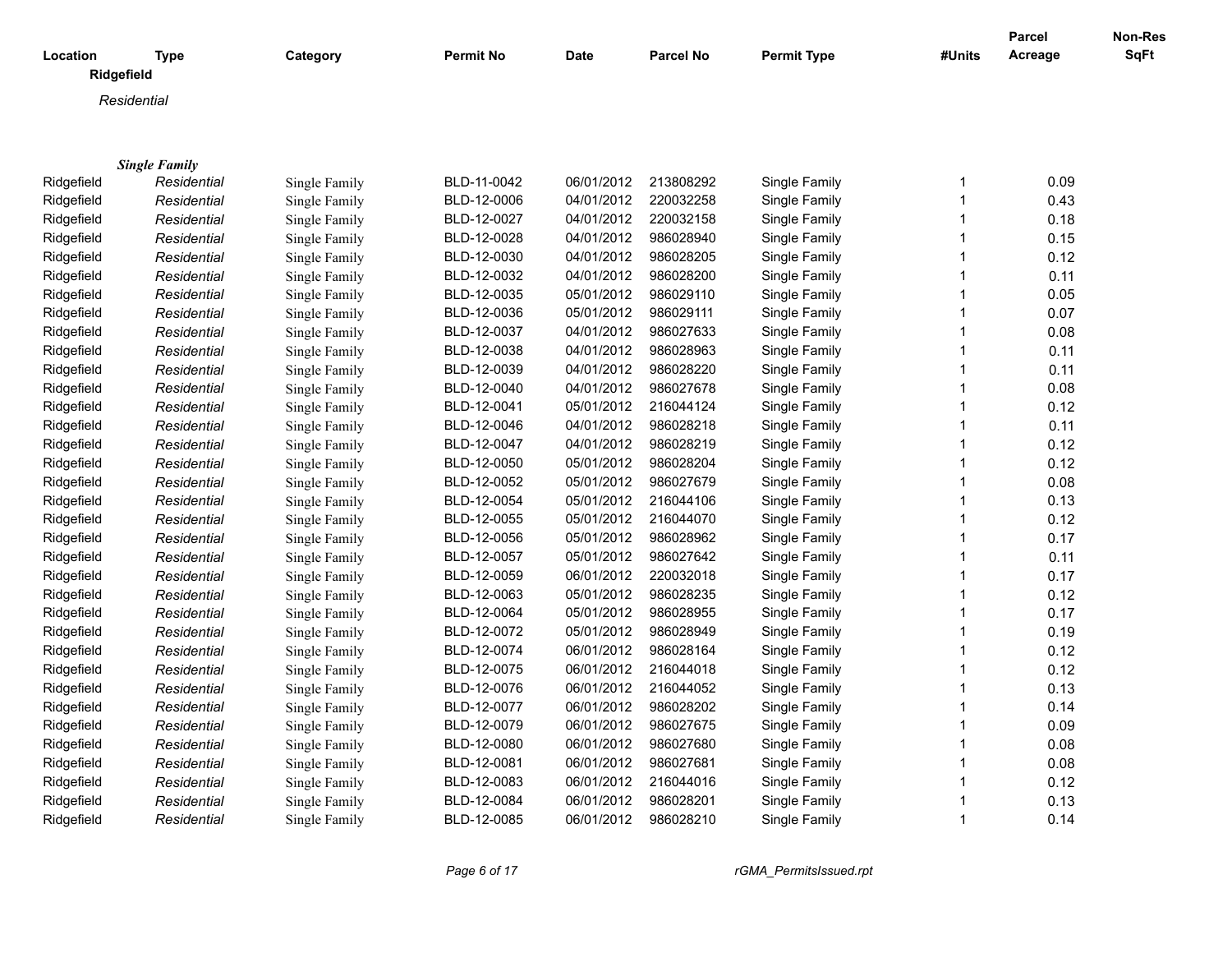| Location<br>Ridgefield | <b>Type</b>                         | Category      | <b>Permit No</b> | <b>Date</b> | <b>Parcel No</b> | <b>Permit Type</b>       | #Units | Parcel<br>Acreage           | Non-Res<br>SqFt |
|------------------------|-------------------------------------|---------------|------------------|-------------|------------------|--------------------------|--------|-----------------------------|-----------------|
| Residential            |                                     |               |                  |             |                  |                          |        |                             |                 |
| Ridgefield             | <b>Single Family</b><br>Residential | Single Family | BLD-12-0095      | 06/01/2012  | 986028964        | Single Family            |        | 0.11                        |                 |
| Ridgefield             | Residential                         | Single Family | BLD-12-0096      | 06/01/2012  | 986027664        | Single Family            | 37     | 0.11<br>Total Single Family |                 |
|                        |                                     |               |                  |             |                  | Ridgefield Sub Total     | 37     |                             | 0               |
| <b>Ridgefield UGA</b>  |                                     |               |                  |             |                  |                          |        |                             |                 |
| Residential            |                                     |               |                  |             |                  |                          |        |                             |                 |
| Ridgefield UG.         | <b>Single Family</b><br>Residential | Single Family | SFR2012-00141    | 05/11/2012  | 986029550        | Single Family            |        | 5.13<br>Total Single Family |                 |
|                        |                                     |               |                  |             |                  | Ridgefield UGA Sub Total | -1     |                             | $\mathbf 0$     |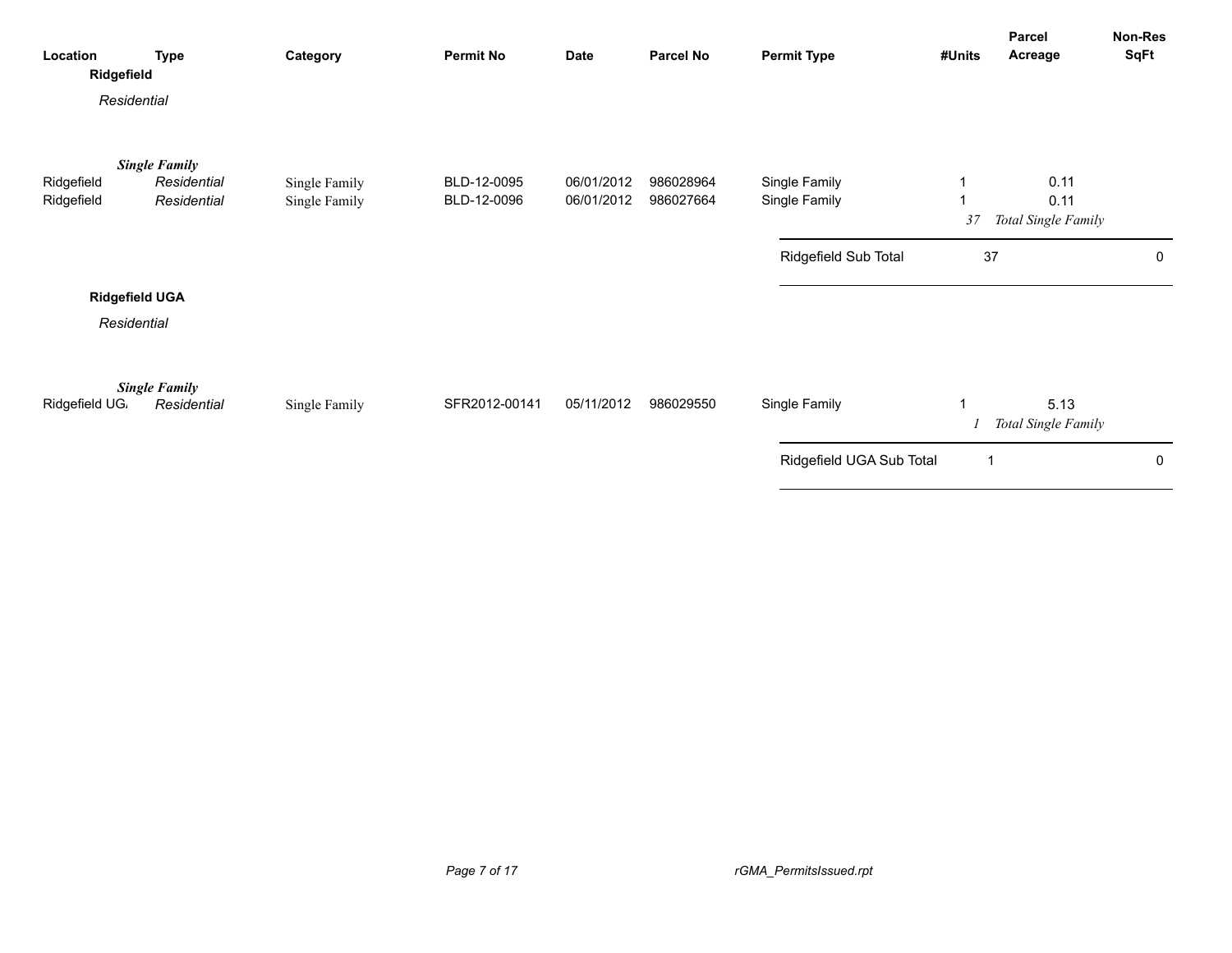| Location  | Type                                | Category                       | <b>Permit No</b> | <b>Date</b> | <b>Parcel No</b> | <b>Permit Type</b>       | #Units      | <b>Parcel</b><br>Acreage | <b>Non-Res</b><br><b>SqFt</b> |
|-----------|-------------------------------------|--------------------------------|------------------|-------------|------------------|--------------------------|-------------|--------------------------|-------------------------------|
|           | <b>Vancouver</b>                    |                                |                  |             |                  |                          |             |                          |                               |
|           | Non-Residential                     |                                |                  |             |                  |                          |             |                          |                               |
| Vancouver | Non-Residential                     | Commercial Retail              | COM2012-00030    | 06/05/2012  | 163183000        | <b>Commercial Retail</b> |             | 1.38                     | 6,050                         |
| Vancouver | Non-Residential                     | Commercial Retail              | COM2012-00153    | 06/14/2012  | 115160000        | <b>Commercial Retail</b> |             | 2.68                     | 6,502                         |
| Vancouver | Non-Residential                     | Commercial Retail              | COM2012-00154    | 06/14/2012  | 115160000        | <b>Commercial Retail</b> |             | 2.68                     | 2,940                         |
| Vancouver | Non-Residential                     | Office                         | COM2012-00022    | 04/02/2012  | 041350000        | Office                   |             | 0.11                     | 3,562                         |
| Vancouver | Non-Residential                     | Office                         | COM2012-00185    | 06/04/2012  | 164270002        | Office                   |             | 2.56                     | 2,817                         |
| Vancouver | Non-Residential                     | Other Commercial               | COM2011-00307    | 06/14/2012  | 162633000        | <b>Other Commercial</b>  |             | 2.79                     | 28,156                        |
| Vancouver | Non-Residential                     | Other Commercial               | COM2011-00309    | 06/14/2012  | 162633000        | Other Commercial         |             | 2.79                     | 28,156                        |
|           | Residential                         |                                |                  |             |                  |                          |             |                          |                               |
|           |                                     |                                |                  |             |                  |                          |             |                          |                               |
|           | <b>Multi-Family</b>                 |                                |                  |             |                  |                          |             |                          |                               |
| Vancouver | Residential                         | Multi-Family                   | MFR2011-00297    | 04/11/2012  | 108820000        | Multi-Family             | 14          | 0.12                     |                               |
| Vancouver | Residential                         | Multi-Family                   | SFR2012-00021    | 04/17/2012  | 986026675        | Multi-Family             | $\mathbf 1$ | 0.05                     |                               |
| Vancouver | Residential                         | Multi-Family                   | SFR2012-00023    | 04/17/2012  | 986026673        | Multi-Family             | 1           | 0.04                     |                               |
| Vancouver | Residential                         | Multi-Family                   | SFR2012-00030    | 04/17/2012  | 986026672        | Multi-Family             |             | 0.08                     |                               |
| Vancouver | Residential                         | Multi-Family                   | SFR2012-00031    | 04/17/2012  | 986026674        | Multi-Family             | 1           | 0.04                     |                               |
| Vancouver | Residential                         | Multi-Family                   | SFR2012-00051    | 04/19/2012  | 986028617        | Multi-Family             | 1           | 0.04                     |                               |
| Vancouver | Residential                         | Multi-Family                   | SFR2012-00052    | 04/19/2012  | 986028616        | Multi-Family             |             | 0.05                     |                               |
| Vancouver | Residential                         | Multi-Family                   | SFR2012-00075    | 05/03/2012  | 986028618        | Multi-Family             |             | 0.04                     |                               |
| Vancouver | Residential                         | Multi-Family                   | SFR2012-00076    | 05/03/2012  | 986028619        | Multi-Family             |             | 0.04                     |                               |
| Vancouver | Residential                         | Multi-Family                   | SFR2012-00077    | 05/03/2012  | 986028620        | Multi-Family             |             | 0.04                     |                               |
| Vancouver | Residential                         | Multi-Family                   | SFR2012-00078    | 05/03/2012  | 986028621        | Multi-Family             | 1           | 0.04                     |                               |
| Vancouver | Residential                         | Multi-Family                   | SFR2012-00079    | 04/30/2012  | 986028622        | Multi-Family             | 1           | 0.04                     |                               |
| Vancouver | Residential                         | Multi-Family                   | SFR2012-00080    | 04/30/2012  | 986028623        | Multi-Family             | 1           | 0.04                     |                               |
| Vancouver | Residential                         | Multi-Family                   | SFR2012-00081    | 04/30/2012  | 986028624        | Multi-Family             | 1           | 0.04                     |                               |
| Vancouver | Residential                         | Multi-Family                   | SFR2012-00082    | 04/30/2012  | 986028625        | Multi-Family             | 1           | 0.10                     |                               |
|           |                                     |                                |                  |             |                  |                          | 28          | Total Multi-Family       |                               |
| Vancouver | <b>Single Family</b><br>Residential | Single Family                  | SFR2010-00121    | 04/09/2012  | 110559004        | Single Family            | -1          | 0.16                     |                               |
| Vancouver | Residential                         |                                | SFR2011-00142    | 06/13/2012  | 163824000        | Single Family            | $\mathbf 1$ | 0.19                     |                               |
| Vancouver |                                     | Single Family                  | SFR2012-00040    | 04/09/2012  | 162433000        | Single Family            | 1           | 0.42                     |                               |
| Vancouver | Residential<br>Residential          | Single Family<br>Single Family | SFR2012-00042    | 04/27/2012  | 126704000        | Single Family            |             | 2.00                     |                               |
| Vancouver | Residential                         |                                | SFR2012-00054    | 04/05/2012  | 101403574        | Single Family            |             | 0.08                     |                               |
| Vancouver |                                     | Single Family                  | SFR2012-00055    | 04/05/2012  | 101403588        | Single Family            |             | 0.07                     |                               |
| Vancouver | Residential<br>Residential          | Single Family<br>Single Family | SFR2012-00056    | 04/05/2012  | 101403580        | Single Family            |             | 0.10                     |                               |
| Vancouver | Residential                         |                                | SFR2012-00058    | 04/12/2012  | 109951080        | Single Family            | 1           | 0.07                     |                               |
|           |                                     | Single Family                  |                  |             |                  |                          |             |                          |                               |

*Page 8 of 17 rGMA\_PermitsIssued.rpt*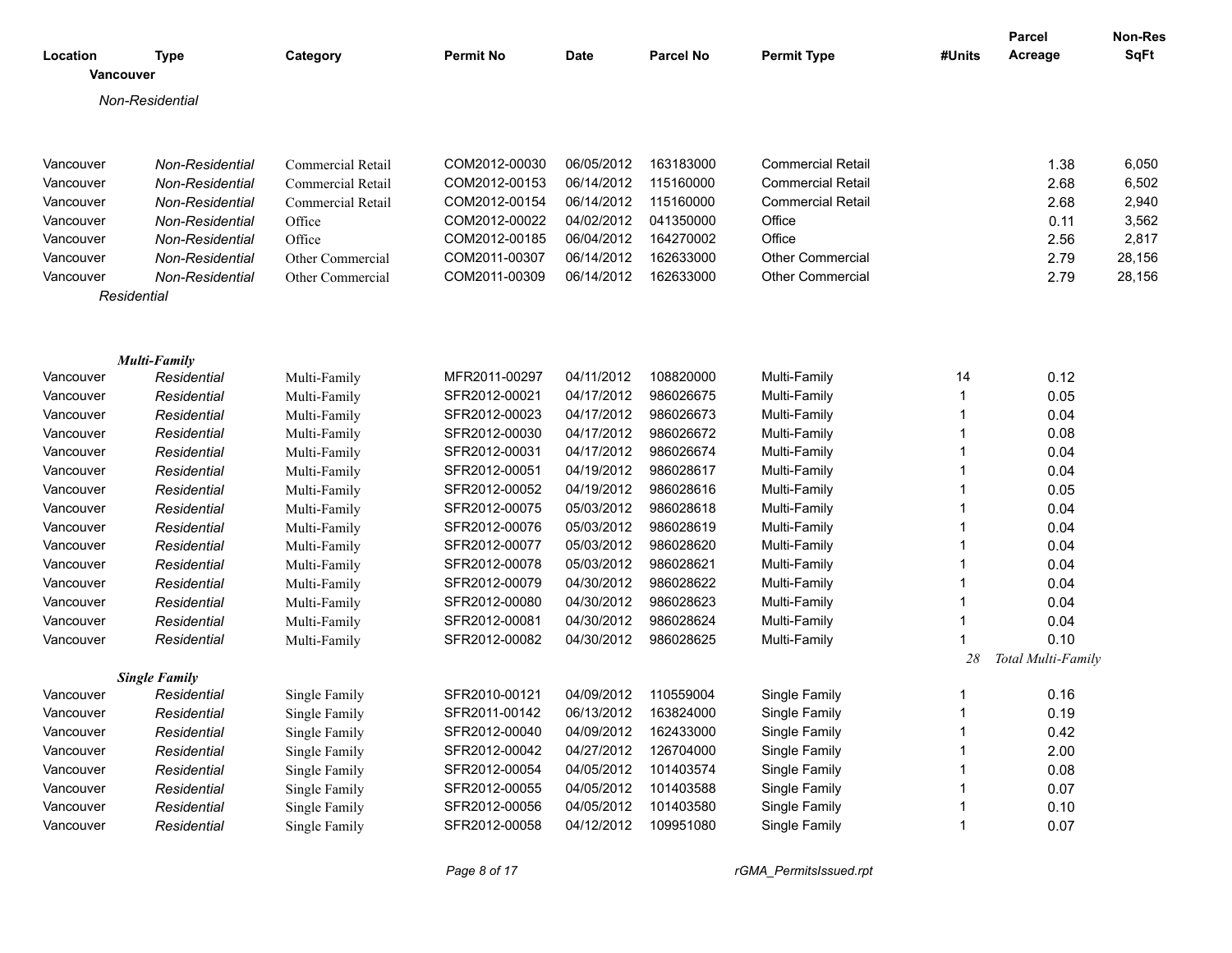|                       |                      |               |               |             |                  |                    |              | <b>Parcel</b> | <b>Non-Res</b> |
|-----------------------|----------------------|---------------|---------------|-------------|------------------|--------------------|--------------|---------------|----------------|
| Location<br>Vancouver | <b>Type</b>          | Category      | Permit No     | <b>Date</b> | <b>Parcel No</b> | <b>Permit Type</b> | #Units       | Acreage       | <b>SqFt</b>    |
| Residential           |                      |               |               |             |                  |                    |              |               |                |
|                       |                      |               |               |             |                  |                    |              |               |                |
|                       |                      |               |               |             |                  |                    |              |               |                |
|                       | <b>Single Family</b> |               |               |             |                  |                    |              |               |                |
| Vancouver             | Residential          | Single Family | SFR2012-00059 | 04/12/2012  | 109951082        | Single Family      | 1            | 0.07          |                |
| Vancouver             | Residential          | Single Family | SFR2012-00060 | 04/12/2012  | 109951098        | Single Family      | $\mathbf{1}$ | 0.06          |                |
| Vancouver             | Residential          | Single Family | SFR2012-00061 | 04/12/2012  | 109951102        | Single Family      | $\mathbf{1}$ | 0.07          |                |
| Vancouver             | Residential          | Single Family | SFR2012-00062 | 04/12/2012  | 109951100        | Single Family      | $\mathbf{1}$ | 0.07          |                |
| Vancouver             | Residential          | Single Family | SFR2012-00063 | 05/10/2012  | 166616000        | Single Family      | $\mathbf{1}$ | 1.23          |                |
| Vancouver             | Residential          | Single Family | SFR2012-00064 | 04/27/2012  | 162430000        | Single Family      | $\mathbf{1}$ | 0.27          |                |
| Vancouver             | Residential          | Single Family | SFR2012-00065 | 04/20/2012  | 109730112        | Single Family      | $\mathbf{1}$ | 0.10          |                |
| Vancouver             | Residential          | Single Family | SFR2012-00066 | 04/10/2012  | 166613020        | Single Family      | $\mathbf{1}$ | 0.21          |                |
| Vancouver             | Residential          | Single Family | SFR2012-00067 | 04/10/2012  | 166613030        | Single Family      | $\mathbf{1}$ | 0.21          |                |
| Vancouver             | Residential          | Single Family | SFR2012-00068 | 04/26/2012  | 109730106        | Single Family      | $\mathbf{1}$ | 0.10          |                |
| Vancouver             | Residential          | Single Family | SFR2012-00069 | 04/26/2012  | 162707146        | Single Family      | $\mathbf{1}$ | 0.10          |                |
| Vancouver             | Residential          | Single Family | SFR2012-00070 | 05/10/2012  | 101403572        | Single Family      | $\mathbf{1}$ | 0.08          |                |
| Vancouver             | Residential          | Single Family | SFR2012-00071 | 05/15/2012  | 101403584        | Single Family      | $\mathbf{1}$ | 0.07          |                |
| Vancouver             | Residential          | Single Family | SFR2012-00072 | 05/10/2012  | 101403578        | Single Family      | $\mathbf{1}$ | 0.08          |                |
| Vancouver             | Residential          | Single Family | SFR2012-00073 | 05/08/2012  | 149752018        | Single Family      | $\mathbf{1}$ | 0.06          |                |
| Vancouver             | Residential          | Single Family | SFR2012-00074 | 05/02/2012  | 149752037        | Single Family      | $\mathbf{1}$ | 0.06          |                |
| Vancouver             | Residential          | Single Family | SFR2012-00083 | 05/22/2012  | 986030087        | Single Family      | $\mathbf{1}$ | 0.22          |                |
| Vancouver             | Residential          | Single Family | SFR2012-00084 | 05/14/2012  | 164285003        | Single Family      | $\mathbf{1}$ | 0.09          |                |
| Vancouver             | Residential          | Single Family | SFR2012-00085 | 06/12/2012  | 037913385        | Single Family      | $\mathbf{1}$ | 0.27          |                |
| Vancouver             | Residential          | Single Family | SFR2012-00086 | 05/14/2012  | 109951076        | Single Family      | $\mathbf{1}$ | 0.07          |                |
| Vancouver             | Residential          | Single Family | SFR2012-00087 | 05/14/2012  | 109951078        | Single Family      | $\mathbf{1}$ | 0.07          |                |
| Vancouver             | Residential          | Single Family | SFR2012-00088 | 05/14/2012  | 109951118        | Single Family      | $\mathbf{1}$ | 0.08          |                |
| Vancouver             | Residential          | Single Family | SFR2012-00089 | 05/14/2012  | 109951120        | Single Family      | $\mathbf{1}$ | 0.08          |                |
| Vancouver             | Residential          | Single Family | SFR2012-00090 | 05/14/2012  | 109951122        | Single Family      | $\mathbf{1}$ | 0.08          |                |
| Vancouver             | Residential          | Single Family | SFR2012-00091 | 06/18/2012  | 166687000        | Single Family      | $\mathbf{1}$ | 0.48          |                |
| Vancouver             | Residential          | Single Family | SFR2012-00092 | 05/15/2012  | 101403622        | Single Family      | $\mathbf{1}$ | 0.08          |                |
| Vancouver             | Residential          | Single Family | SFR2012-00093 | 05/25/2012  | 101403596        | Single Family      | $\mathbf{1}$ | 0.07          |                |
| Vancouver             | Residential          | Single Family | SFR2012-00094 | 05/25/2012  | 101403586        | Single Family      | $\mathbf{1}$ | 0.07          |                |
| Vancouver             | Residential          | Single Family | SFR2012-00096 | 06/11/2012  | 035770731        | Single Family      | $\mathbf{1}$ | 0.30          |                |
| Vancouver             | Residential          | Single Family | SFR2012-00097 | 06/22/2012  | 149752038        | Single Family      | $\mathbf{1}$ | 0.05          |                |
| Vancouver             | Residential          | Single Family | SFR2012-00098 | 05/24/2012  | 164285002        | Single Family      | $\mathbf{1}$ | 0.09          |                |
| Vancouver             | Residential          | Single Family | SFR2012-00099 | 05/17/2012  | 035770732        | Single Family      | $\mathbf{1}$ | 0.30          |                |
| Vancouver             | Residential          | Single Family | SFR2012-00100 | 05/21/2012  | 162434030        | Single Family      | $\mathbf{1}$ | 0.10          |                |
| Vancouver             | Residential          | Single Family | SFR2012-00102 | 06/21/2012  | 101403704        | Single Family      | $\mathbf 1$  | 0.07          |                |
| Vancouver             | Residential          | Single Family | SFR2012-00103 | 06/21/2012  | 101403700        | Single Family      | $\mathbf{1}$ | 0.07          |                |

*Page 9 of 17 rGMA\_PermitsIssued.rpt*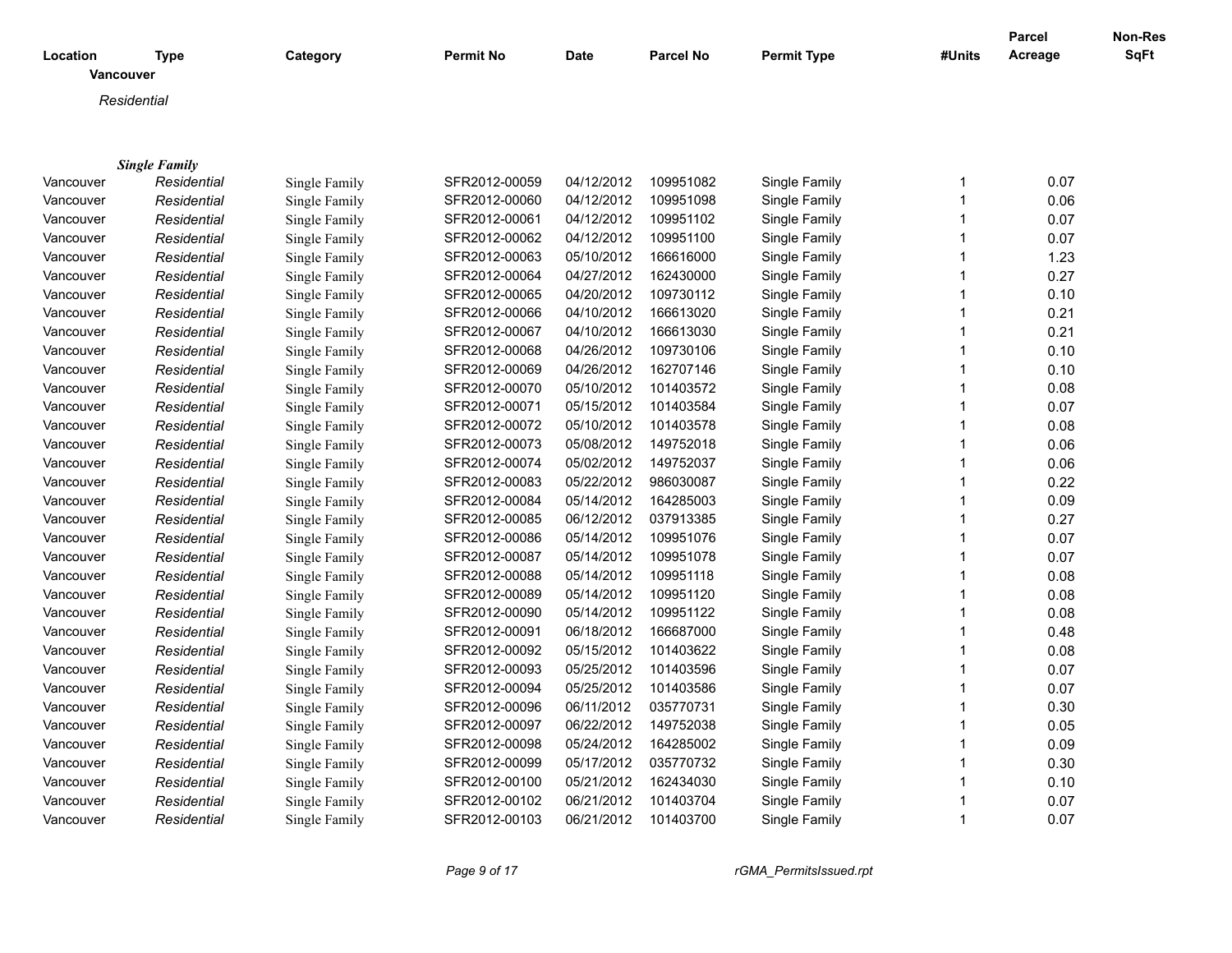|                              |                            |                              |                                |                          |                        |                              |              | <b>Parcel</b>       | <b>Non-Res</b> |
|------------------------------|----------------------------|------------------------------|--------------------------------|--------------------------|------------------------|------------------------------|--------------|---------------------|----------------|
| Location                     | <b>Type</b>                | Category                     | <b>Permit No</b>               | <b>Date</b>              | <b>Parcel No</b>       | <b>Permit Type</b>           | #Units       | Acreage             | <b>SqFt</b>    |
| Vancouver                    |                            |                              |                                |                          |                        |                              |              |                     |                |
| Residential                  |                            |                              |                                |                          |                        |                              |              |                     |                |
|                              |                            |                              |                                |                          |                        |                              |              |                     |                |
|                              |                            |                              |                                |                          |                        |                              |              |                     |                |
|                              | <b>Single Family</b>       |                              |                                |                          |                        |                              |              |                     |                |
| Vancouver                    | Residential                | Single Family                | SFR2012-00104                  | 05/30/2012               | 101403590              | Single Family                | 1            | 0.07                |                |
| Vancouver                    | Residential                | Single Family                | SFR2012-00105                  | 06/21/2012               | 101403702              | Single Family                | 1            | 0.07                |                |
| Vancouver                    | Residential                | Single Family                | SFR2012-00106                  | 05/30/2012               | 101403592              | Single Family                | $\mathbf{1}$ | 0.07                |                |
| Vancouver                    | Residential                | Single Family                | SFR2012-00107                  | 05/30/2012               | 101403594              | Single Family                | $\mathbf 1$  | 0.07                |                |
| Vancouver                    | Residential                | Single Family                | SFR2012-00108                  | 06/29/2012               | 177480942              | Single Family                | 1            | 0.36                |                |
| Vancouver                    | Residential                | Single Family                | SFR2012-00109                  | 06/08/2012               | 164915008              | Single Family                | $\mathbf 1$  | 0.14                |                |
| Vancouver                    | Residential                | Single Family                | SFR2012-00110                  | 06/08/2012               | 164915006              | Single Family                | 1            | 0.14                |                |
| Vancouver                    | Residential                | Single Family                | SFR2012-00113                  | 06/22/2012               | 109730032              | Single Family                | $\mathbf 1$  | 0.15                |                |
| Vancouver                    | Residential                | Single Family                | SFR2012-00115                  | 06/20/2012               | 150291000              | Single Family                | 1            | 0.12                |                |
| Vancouver                    | Residential                | Single Family                | SFR2012-00116                  | 06/22/2012               | 109730064              | Single Family                | 1            | 0.10                |                |
| Vancouver                    | Residential                | Single Family                | SFR2012-00117                  | 06/15/2012               | 166820025              | Single Family                | 1            | 0.35                |                |
| Vancouver                    | Residential                | Single Family                | SFR2012-00118                  | 06/22/2012               | 149752032              | Single Family                | 1            | 0.06                |                |
|                              |                            |                              |                                |                          |                        |                              | 55           | Total Single Family |                |
|                              |                            |                              |                                |                          |                        |                              |              |                     |                |
|                              |                            |                              |                                |                          |                        | Vancouver Sub Total          | 83           |                     | 78,183         |
| <b>Vancouver UGA</b>         |                            |                              |                                |                          |                        |                              |              |                     |                |
|                              |                            |                              |                                |                          |                        |                              |              |                     |                |
| Residential                  |                            |                              |                                |                          |                        |                              |              |                     |                |
|                              |                            |                              |                                |                          |                        |                              |              |                     |                |
|                              | <b>Multi-Family</b>        |                              |                                |                          |                        |                              |              |                     |                |
| Vancouver UG                 | Residential                |                              |                                |                          |                        |                              |              |                     |                |
| Vancouver UG                 |                            |                              | SFR2012-00062                  | 05/16/2012               | 105000046              |                              | 1            |                     |                |
|                              |                            | Multi-Family                 |                                |                          |                        | Multi-Family                 | 1            | 0.08                |                |
| Vancouver UG                 | Residential                | Multi-Family                 | SFR2012-00063<br>SFR2012-00065 | 05/16/2012<br>04/11/2012 | 105000048<br>156690054 | Multi-Family                 | $\mathbf 1$  | 0.08                |                |
| Vancouver UG                 | Residential<br>Residential | Multi-Family                 | SFR2012-00066                  | 04/11/2012               | 156690056              | Multi-Family                 | $\mathbf 1$  | 0.06                |                |
|                              |                            | Multi-Family                 |                                | 04/02/2012               |                        | Multi-Family                 | 1            | 0.05                |                |
| Vancouver UG                 | Residential                | Multi-Family                 | SFR2012-00072                  |                          | 186854014              | Multi-Family                 | $\mathbf{1}$ | 0.08                |                |
| Vancouver UG                 | Residential                | Multi-Family                 | SFR2012-00073                  | 04/02/2012               | 186854016              | Multi-Family                 | 1            | 0.08                |                |
| Vancouver UG                 | Residential                | Multi-Family                 | SFR2012-00143                  | 05/07/2012               | 160776018              | Multi-Family                 | $\mathbf 1$  | 0.05                |                |
| Vancouver UG<br>Vancouver UG | Residential                | Multi-Family                 | SFR2012-00144<br>SFR2012-00145 | 05/07/2012               | 160776020              | Multi-Family                 | 1            | 0.05                |                |
| Vancouver UG                 | Residential                | Multi-Family                 |                                | 05/07/2012               | 160776022<br>160776024 | Multi-Family                 | 1            | 0.05                |                |
|                              | Residential                | Multi-Family                 | SFR2012-00146                  | 05/07/2012               |                        | Multi-Family                 | 1            | 0.05                |                |
| Vancouver UG<br>Vancouver UG | Residential                | Multi-Family                 | SFR2012-00147                  | 05/07/2012               | 160776026              | Multi-Family                 | 1            | 0.05                |                |
| Vancouver UG                 | Residential<br>Residential | Multi-Family<br>Multi-Family | SFR2012-00148<br>SFR2012-00149 | 05/07/2012<br>05/07/2012 | 160776028<br>160776030 | Multi-Family<br>Multi-Family | $\mathbf{1}$ | 0.05<br>0.07        |                |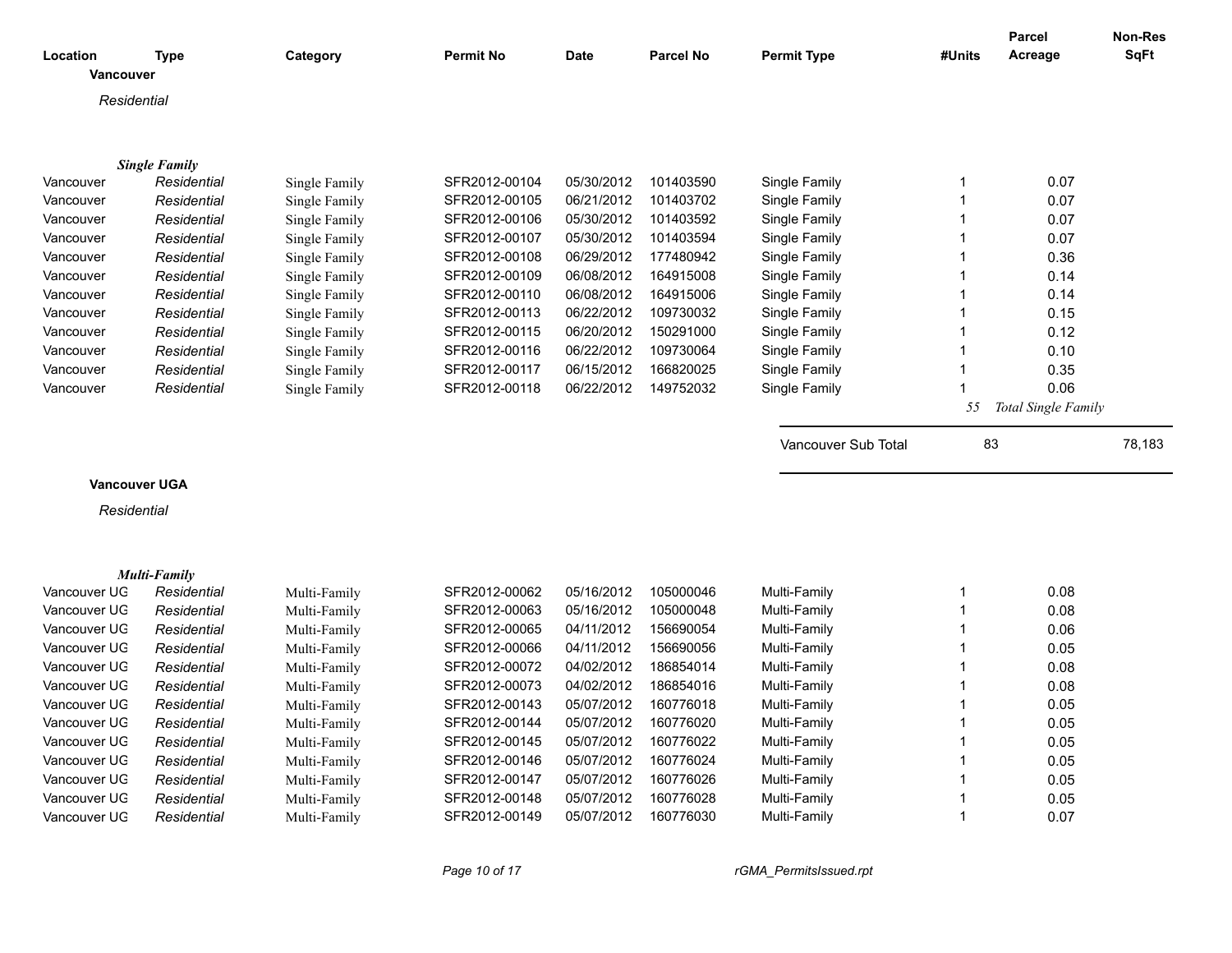| Location<br><b>Vancouver UGA</b> | <b>Type</b>          | Category      | <b>Permit No</b> | <b>Date</b> | <b>Parcel No</b> | <b>Permit Type</b> | #Units                  | <b>Parcel</b><br>Acreage | Non-Res<br>SqFt |
|----------------------------------|----------------------|---------------|------------------|-------------|------------------|--------------------|-------------------------|--------------------------|-----------------|
| Residential                      |                      |               |                  |             |                  |                    |                         |                          |                 |
|                                  |                      |               |                  |             |                  |                    |                         |                          |                 |
|                                  |                      |               |                  |             |                  |                    |                         |                          |                 |
|                                  | <b>Multi-Family</b>  |               |                  |             |                  |                    |                         |                          |                 |
| Vancouver UG                     | Residential          | Multi-Family  | SFR2012-00150    | 05/07/2012  | 160776032        | Multi-Family       | -1                      | 0.07                     |                 |
| Vancouver UG                     | Residential          | Multi-Family  | SFR2012-00151    | 05/07/2012  | 160776038        | Multi-Family       | $\overline{1}$          | 0.05                     |                 |
| Vancouver UG                     | Residential          | Multi-Family  | SFR2012-00152    | 05/07/2012  | 160776040        | Multi-Family       |                         | 0.05                     |                 |
| Vancouver UG                     | Residential          | Multi-Family  | SFR2012-00183    | 05/17/2012  | 156946088        | Multi-Family       | -1                      | 0.11                     |                 |
| Vancouver UG                     | Residential          | Multi-Family  | SFR2012-00189    | 05/30/2012  | 156690002        | Multi-Family       | $\mathbf 1$             | 0.05                     |                 |
| Vancouver UG                     | Residential          | Multi-Family  | SFR2012-00190    | 05/30/2012  | 156690004        | Multi-Family       | -1                      | 0.04                     |                 |
| Vancouver UG                     | Residential          | Multi-Family  | SFR2012-00191    | 05/30/2012  | 156690006        | Multi-Family       |                         | 0.04                     |                 |
| Vancouver UG                     | Residential          | Multi-Family  | SFR2012-00192    | 05/30/2012  | 156690008        | Multi-Family       | $\mathbf 1$             | 0.05                     |                 |
| Vancouver UG                     | Residential          | Multi-Family  | SFR2012-00281    | 06/28/2012  | 104585014        | Multi-Family       | $\mathbf 1$             | 0.06                     |                 |
| Vancouver UG                     | Residential          | Multi-Family  | SFR2012-00288    | 06/28/2012  | 104585016        | Multi-Family       | $\mathbf 1$             | 0.05                     |                 |
| Vancouver UG                     | Residential          | Multi-Family  | SFR2012-00289    | 06/28/2012  | 104585018        | Multi-Family       | $\mathbf 1$             | 0.05                     |                 |
| Vancouver UG                     | Residential          | Multi-Family  | SFR2012-00290    | 06/28/2012  | 104585020        | Multi-Family       | -1                      | 0.05                     |                 |
| Vancouver UG                     | Residential          | Multi-Family  | SFR2012-00291    | 06/28/2012  | 104585022        | Multi-Family       | $\mathbf 1$             | 0.05                     |                 |
| Vancouver UG                     | Residential          | Multi-Family  | SFR2012-00292    | 06/28/2012  | 104585024        | Multi-Family       | $\mathbf 1$             | 0.05                     |                 |
| Vancouver UG                     | Residential          | Multi-Family  | SFR2012-00293    | 06/28/2012  | 104585026        | Multi-Family       | $\overline{\mathbf{1}}$ | 0.07                     |                 |
|                                  |                      |               |                  |             |                  |                    | 28                      | Total Multi-Family       |                 |
|                                  | <b>Single Family</b> |               |                  |             |                  |                    |                         |                          |                 |
| Vancouver UG                     | Residential          | Single Family | SFR2011-00231    | 06/20/2012  | 105469294        | Single Family      | -1                      | 0.08                     |                 |
| Vancouver UG                     | Residential          | Single Family | SFR2011-00232    | 06/20/2012  | 105469300        | Single Family      | -1                      | 0.08                     |                 |
| Vancouver UG                     | Residential          | Single Family | SFR2011-00233    | 06/20/2012  | 105469298        | Single Family      | $\mathbf 1$             | 0.08                     |                 |
| Vancouver UG                     | Residential          | Single Family | SFR2012-00007    | 04/09/2012  | 986029056        | Single Family      | 1                       | 0.22                     |                 |
| Vancouver UG                     | Residential          | Single Family | SFR2012-00019    | 05/04/2012  | 106036152        | Single Family      | $\mathbf 1$             | 0.07                     |                 |
| Vancouver UG                     | Residential          | Single Family | SFR2012-00020    | 05/04/2012  | 106036154        | Single Family      | $\mathbf 1$             | 0.07                     |                 |
| Vancouver UG                     | Residential          | Single Family | SFR2012-00028    | 04/04/2012  | 156435080        | Single Family      | $\mathbf 1$             | 0.11                     |                 |
| Vancouver UG                     | Residential          | Single Family | SFR2012-00087    | 04/02/2012  | 104930070        | Single Family      | $\mathbf 1$             | 0.06                     |                 |
| Vancouver UG                     | Residential          | Single Family | SFR2012-00088    | 05/22/2012  | 188945000        | Single Family      | $\mathbf 1$             | 0.85                     |                 |
| Vancouver UG                     | Residential          | Single Family | SFR2012-00089    | 04/02/2012  | 104930072        | Single Family      |                         | 0.06                     |                 |
| Vancouver UG                     | Residential          | Single Family | SFR2012-00093    | 04/20/2012  | 986029836        | Single Family      |                         | 0.42                     |                 |
| Vancouver UG                     | Residential          | Single Family | SFR2012-00096    | 04/04/2012  | 986030054        | Single Family      |                         | 0.05                     |                 |
| Vancouver UG                     | Residential          | Single Family | SFR2012-00097    | 04/04/2012  | 986030055        | Single Family      | -1                      | 0.04                     |                 |
| Vancouver UG                     | Residential          | Single Family | SFR2012-00098    | 04/04/2012  | 986030056        | Single Family      |                         | 0.04                     |                 |
| Vancouver UG                     | Residential          | Single Family | SFR2012-00099    | 04/04/2012  | 986030057        | Single Family      | $\mathbf 1$             | 0.04                     |                 |
| Vancouver UG                     | Residential          | Single Family | SFR2012-00100    | 04/04/2012  | 986030058        | Single Family      |                         | 0.05                     |                 |
| Vancouver UG                     | Residential          | Single Family | SFR2012-00101    | 04/04/2012  | 986030059        | Single Family      | -1                      | 0.05                     |                 |
| Vancouver UG                     | Residential          | Single Family | SFR2012-00102    | 04/04/2012  | 986030060        | Single Family      | $\mathbf 1$             | 0.05                     |                 |
|                                  |                      |               |                  |             |                  |                    |                         |                          |                 |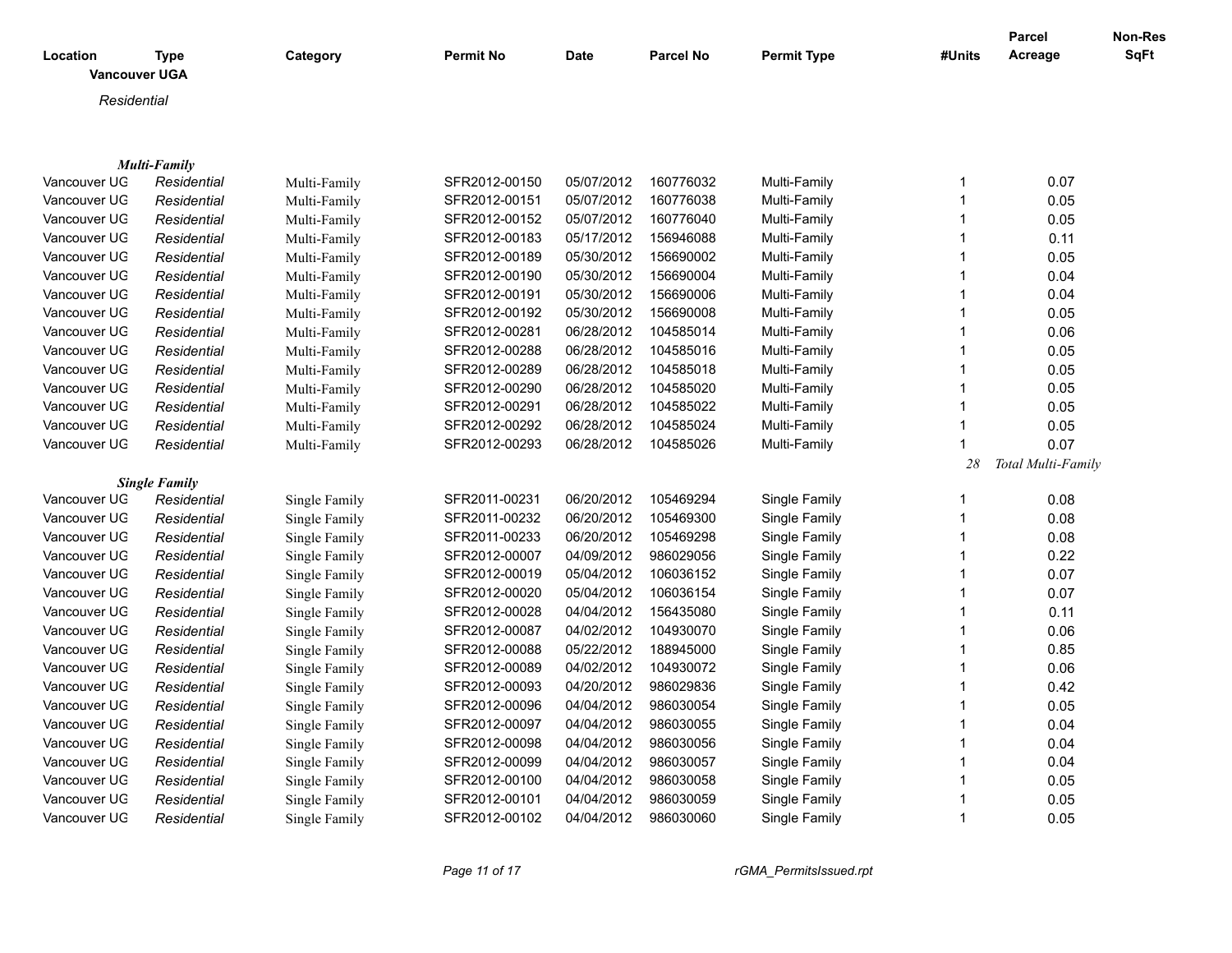| Location<br><b>Vancouver UGA</b> | <b>Type</b>          | Category      | <b>Permit No</b> | <b>Date</b> | <b>Parcel No</b> | <b>Permit Type</b> | #Units       | Parcel<br>Acreage | Non-Res<br>SqFt |
|----------------------------------|----------------------|---------------|------------------|-------------|------------------|--------------------|--------------|-------------------|-----------------|
| Residential                      |                      |               |                  |             |                  |                    |              |                   |                 |
|                                  |                      |               |                  |             |                  |                    |              |                   |                 |
|                                  |                      |               |                  |             |                  |                    |              |                   |                 |
|                                  | <b>Single Family</b> |               |                  |             |                  |                    |              |                   |                 |
| Vancouver UG                     | Residential          | Single Family | SFR2012-00103    | 04/10/2012  | 156442030        | Single Family      | 1            | 0.07              |                 |
| Vancouver UG                     | Residential          | Single Family | SFR2012-00105    | 04/12/2012  | 986025973        | Single Family      | $\mathbf 1$  | 0.12              |                 |
| Vancouver UG                     | Residential          | Single Family | SFR2012-00107    | 04/24/2012  | 986029051        | Single Family      | 1            | 0.18              |                 |
| Vancouver UG                     | Residential          | Single Family | SFR2012-00109    | 04/09/2012  | 156435048        | Single Family      |              | 0.15              |                 |
| Vancouver UG                     | Residential          | Single Family | SFR2012-00111    | 04/20/2012  | 153937022        | Single Family      | 1            | 0.18              |                 |
| Vancouver UG                     | Residential          | Single Family | SFR2012-00112    | 05/14/2012  | 189843014        | Single Family      | 1            | 0.15              |                 |
| Vancouver UG                     | Residential          | Single Family | SFR2012-00115    | 04/16/2012  | 200607052        | Single Family      | 1            | 0.21              |                 |
| Vancouver UG                     | Residential          | Single Family | SFR2012-00116    | 04/12/2012  | 104070076        | Single Family      | 1            | 0.24              |                 |
| Vancouver UG                     | Residential          | Single Family | SFR2012-00120    | 04/11/2012  | 986026468        | Single Family      | 1            | 0.14              |                 |
| Vancouver UG                     | Residential          | Single Family | SFR2012-00121    | 04/20/2012  | 986026467        | Single Family      | 1            | 0.16              |                 |
| Vancouver UG                     | Residential          | Single Family | SFR2012-00124    | 04/19/2012  | 106036028        | Single Family      | 1            | 0.07              |                 |
| Vancouver UG                     | Residential          | Single Family | SFR2012-00125    | 04/19/2012  | 200607054        | Single Family      |              | 0.23              |                 |
| Vancouver UG                     | Residential          | Single Family | SFR2012-00127    | 04/30/2012  | 200607072        | Single Family      | 1            | 0.19              |                 |
| Vancouver UG                     | Residential          | Single Family | SFR2012-00128    | 04/19/2012  | 189843010        | Single Family      | $\mathbf{1}$ | 0.18              |                 |
| Vancouver UG                     | Residential          | Single Family | SFR2012-00130    | 04/19/2012  | 156946090        | Single Family      | 1            | 0.10              |                 |
| Vancouver UG                     | Residential          | Single Family | SFR2012-00131    | 04/19/2012  | 156946086        | Single Family      |              | 0.11              |                 |
| Vancouver UG                     | Residential          | Single Family | SFR2012-00133    | 04/30/2012  | 200607038        | Single Family      |              | 0.23              |                 |
| Vancouver UG                     | Residential          | Single Family | SFR2012-00135    | 04/26/2012  | 186377015        | Single Family      | $\mathbf 1$  | 0.34              |                 |
| Vancouver UG                     | Residential          | Single Family | SFR2012-00137    | 06/18/2012  | 146449030        | Single Family      |              | 0.18              |                 |
| Vancouver UG                     | Residential          | Single Family | SFR2012-00138    | 05/04/2012  | 187946120        | Single Family      |              | 0.05              |                 |
| Vancouver UG                     | Residential          | Single Family | SFR2012-00140    | 04/30/2012  | 188220034        | Single Family      | 1            | 0.38              |                 |
| Vancouver UG                     | Residential          | Single Family | SFR2012-00142    | 04/30/2012  | 106036102        | Single Family      | 1            | 0.07              |                 |
| Vancouver UG                     | Residential          | Single Family | SFR2012-00154    | 05/08/2012  | 986026033        | Single Family      | $\mathbf{1}$ | 0.15              |                 |
| Vancouver UG                     | Residential          | Single Family | SFR2012-00155    | 05/08/2012  | 986026043        | Single Family      |              | 0.14              |                 |
| Vancouver UG                     | Residential          | Single Family | SFR2012-00156    | 05/03/2012  | 189843008        | Single Family      | 1            | 0.16              |                 |
| Vancouver UG                     | Residential          | Single Family | SFR2012-00157    | 06/15/2012  | 106036020        | Single Family      | 1            | 0.07              |                 |
| Vancouver UG                     | Residential          | Single Family | SFR2012-00161    | 05/01/2012  | 986026015        | Single Family      | 1            | 0.13              |                 |
| Vancouver UG                     | Residential          | Single Family | SFR2012-00165    | 05/11/2012  | 188287066        | Single Family      | 1            | 0.14              |                 |
| Vancouver UG                     | Residential          | Single Family | SFR2012-00167    | 05/14/2012  | 104070072        | Single Family      |              | 0.24              |                 |
| Vancouver UG                     | Residential          | Single Family | SFR2012-00168    | 05/17/2012  | 986028350        | Single Family      | 1            | 0.13              |                 |
| Vancouver UG                     | Residential          | Single Family | SFR2012-00169    | 05/15/2012  | 986028359        | Single Family      |              | 0.12              |                 |
| Vancouver UG                     | Residential          | Single Family | SFR2012-00170    | 05/17/2012  | 185668144        | Single Family      | 1            | 0.15              |                 |

Vancouver UG *Residential* Single Family SFR2012-00171 05/17/2012 185668142 Single Family 1 0.15 Vancouver UGA *Residential* Single Family SFR2012-00172 05/11/2012 154210010 Single Family 1 0.23 Vancouver UG *Residential* Single Family SFR2012-00173 05/16/2012 156435154 Single Family 1 0.11

*Page 12 of 17 rGMA\_PermitsIssued.rpt*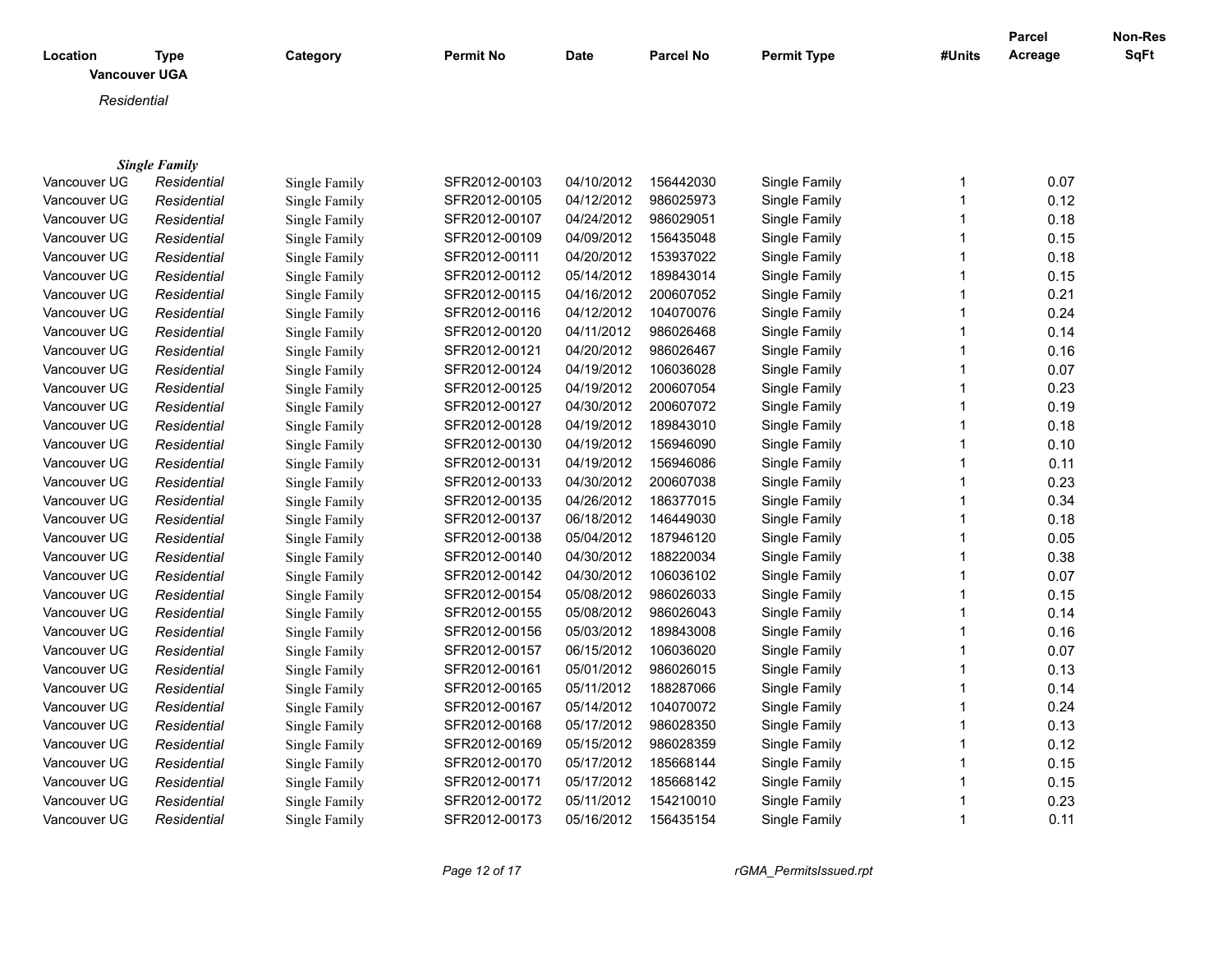| Location     | <b>Type</b><br><b>Vancouver UGA</b> | Category      | <b>Permit No</b> | <b>Date</b> | <b>Parcel No</b> | <b>Permit Type</b> | #Units       | <b>Parcel</b><br>Acreage | Non-Res<br><b>SqFt</b> |
|--------------|-------------------------------------|---------------|------------------|-------------|------------------|--------------------|--------------|--------------------------|------------------------|
| Residential  |                                     |               |                  |             |                  |                    |              |                          |                        |
|              |                                     |               |                  |             |                  |                    |              |                          |                        |
|              |                                     |               |                  |             |                  |                    |              |                          |                        |
|              | <b>Single Family</b>                |               |                  |             |                  |                    |              |                          |                        |
| Vancouver UG | Residential                         | Single Family | SFR2012-00174    | 06/22/2012  | 186193022        | Single Family      | 1            | 0.22                     |                        |
| Vancouver UG | Residential                         | Single Family | SFR2012-00176    | 05/21/2012  | 986026017        | Single Family      | 1            | 0.13                     |                        |
| Vancouver UG | Residential                         | Single Family | SFR2012-00177    | 05/24/2012  | 986026024        | Single Family      | 1            | 0.10                     |                        |
| Vancouver UG | Residential                         | Single Family | SFR2012-00178    | 06/11/2012  | 986029998        | Single Family      | 1            | 0.07                     |                        |
| Vancouver UG | Residential                         | Single Family | SFR2012-00179    | 06/11/2012  | 986030009        | Single Family      | 1            | 0.07                     |                        |
| Vancouver UG | Residential                         | Single Family | SFR2012-00180    | 05/21/2012  | 986026010        | Single Family      | 1            | 0.11                     |                        |
| Vancouver UG | Residential                         | Single Family | SFR2012-00181    | 05/15/2012  | 119575084        | Single Family      | 1            | 0.10                     |                        |
| Vancouver UG | Residential                         | Single Family | SFR2012-00182    | 05/17/2012  | 104352024        | Single Family      | 1            | 0.18                     |                        |
| Vancouver UG | Residential                         | Single Family | SFR2012-00185    | 05/17/2012  | 156946044        | Single Family      | 1            | 0.09                     |                        |
| Vancouver UG | Residential                         | Single Family | SFR2012-00187    | 06/20/2012  | 156442012        | Single Family      | 1            | 0.11                     |                        |
| Vancouver UG | Residential                         | Single Family | SFR2012-00193    | 05/25/2012  | 200607018        | Single Family      | 1            | 0.26                     |                        |
| Vancouver UG | Residential                         | Single Family | SFR2012-00194    | 06/08/2012  | 986028357        | Single Family      | 1            | 0.14                     |                        |
| Vancouver UG | Residential                         | Single Family | SFR2012-00195    | 06/19/2012  | 986029988        | Single Family      | 1            | 0.06                     |                        |
| Vancouver UG | Residential                         | Single Family | SFR2012-00196    | 05/23/2012  | 986028358        | Single Family      | 1            | 0.12                     |                        |
| Vancouver UG | Residential                         | Single Family | SFR2012-00197    | 06/11/2012  | 104930064        | Single Family      | 1            | 0.06                     |                        |
| Vancouver UG | Residential                         | Single Family | SFR2012-00198    | 06/11/2012  | 104930068        | Single Family      | 1            | 0.06                     |                        |
| Vancouver UG | Residential                         | Single Family | SFR2012-00199    | 06/11/2012  | 104930066        | Single Family      | 1            | 0.06                     |                        |
| Vancouver UG | Residential                         | Single Family | SFR2012-00200    | 05/25/2012  | 185668138        | Single Family      | 1            | 0.17                     |                        |
| Vancouver UG | Residential                         | Single Family | SFR2012-00201    | 05/25/2012  | 185668140        | Single Family      | 1            | 0.16                     |                        |
| Vancouver UG | Residential                         | Single Family | SFR2012-00202    | 06/08/2012  | 181677016        | Single Family      | 1            | 0.13                     |                        |
| Vancouver UG | Residential                         | Single Family | SFR2012-00203    | 05/23/2012  | 986028364        | Single Family      | 1            | 0.14                     |                        |
| Vancouver UG | Residential                         | Single Family | SFR2012-00204    | 06/29/2012  | 188944002        | Single Family      | 1            | 0.17                     |                        |
| Vancouver UG | Residential                         | Single Family | SFR2012-00205    | 05/22/2012  | 106036092        | Single Family      | 1            | 0.07                     |                        |
| Vancouver UG | Residential                         | Single Family | SFR2012-00208    | 06/08/2012  | 986026504        | Single Family      | 1            | 0.23                     |                        |
| Vancouver UG | Residential                         | Single Family | SFR2012-00210    | 05/14/2012  | 186854008        | Single Family      | 1            | 0.08                     |                        |
| Vancouver UG | Residential                         | Single Family | SFR2012-00211    | 06/01/2012  | 986026003        | Single Family      | 1            | 0.08                     |                        |
| Vancouver UG | Residential                         | Single Family | SFR2012-00212    | 05/14/2012  | 186854006        | Single Family      | 1            | 0.08                     |                        |
| Vancouver UG | Residential                         | Single Family | SFR2012-00213    | 06/26/2012  | 187946098        | Single Family      | 1            | 0.06                     |                        |
| Vancouver UG | Residential                         | Single Family | SFR2012-00218    | 06/29/2012  | 187797000        | Single Family      | 1            | 0.92                     |                        |
| Vancouver UG | Residential                         | Single Family | SFR2012-00219    | 05/29/2012  | 986029855        | Single Family      | 1            | 0.24                     |                        |
| Vancouver UG | Residential                         | Single Family | SFR2012-00221    | 06/06/2012  | 104070050        | Single Family      | 1            | 0.24                     |                        |
| Vancouver UG | Residential                         | Single Family | SFR2012-00222    | 05/29/2012  | 118230060        | Single Family      | 1            | 0.12                     |                        |
| Vancouver UG | Residential                         | Single Family | SFR2012-00223    | 05/29/2012  | 118230014        | Single Family      | 1            | 0.13                     |                        |
| Vancouver UG | Residential                         | Single Family | SFR2012-00225    | 05/23/2012  | 160776036        | Single Family      | 1            | 0.05                     |                        |
| Vancouver UG | Residential                         | Single Family | SFR2012-00226    | 05/23/2012  | 160776034        | Single Family      | $\mathbf{1}$ | 0.05                     |                        |

*Page 13 of 17 rGMA\_PermitsIssued.rpt*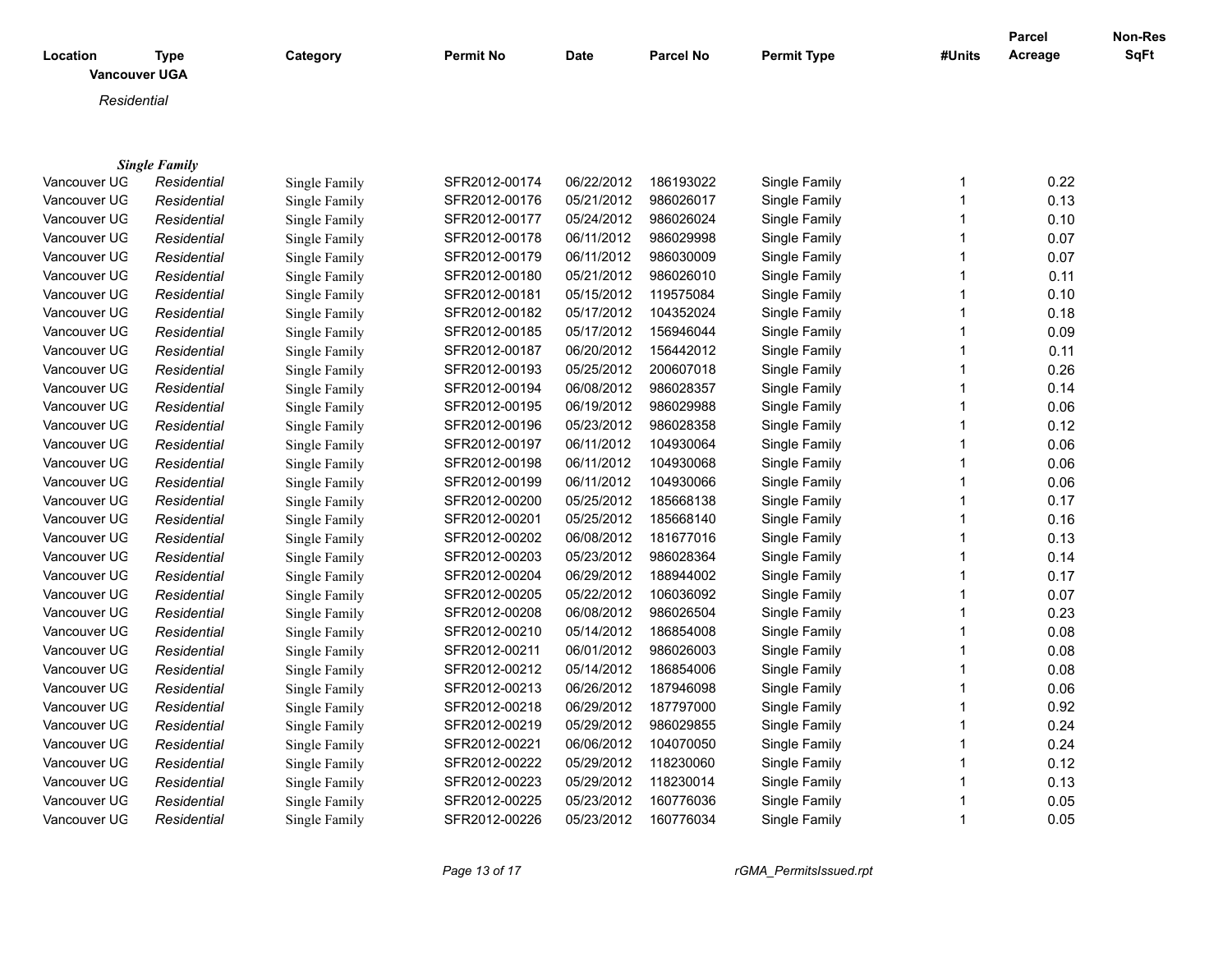| Location     | Type<br><b>Vancouver UGA</b> | Category      | <b>Permit No</b> | <b>Date</b> | <b>Parcel No</b> | <b>Permit Type</b> | #Units | Parcel<br>Acreage | Non-Res<br>SqFt |
|--------------|------------------------------|---------------|------------------|-------------|------------------|--------------------|--------|-------------------|-----------------|
| Residential  |                              |               |                  |             |                  |                    |        |                   |                 |
|              |                              |               |                  |             |                  |                    |        |                   |                 |
|              | <b>Single Family</b>         |               |                  |             |                  |                    |        |                   |                 |
| Vancouver UG | Residential                  | Single Family | SFR2012-00228    | 05/25/2012  | 986025993        | Single Family      |        | 0.11              |                 |
| Vancouver UG | Residential                  | Single Family | SFR2012-00229    | 06/06/2012  | 200607074        | Single Family      |        | 0.22              |                 |
| Vancouver UG | Residential                  | Single Family | SFR2012-00230    | 06/04/2012  | 189492020        | Single Family      |        | 0.13              |                 |
| Vancouver UG | Residential                  | Single Family | SFR2012-00232    | 05/30/2012  | 104299015        | Single Family      |        | 0.14              |                 |
| Vancouver UG | Residential                  | Single Family | SFR2012-00237    | 05/29/2012  | 986029837        | Single Family      |        | 0.42              |                 |
| Vancouver UG | Residential                  | Single Family | SFR2012-00238    | 06/21/2012  | 156946040        | Single Family      |        | 0.11              |                 |
| Vancouver UG | Residential                  | Single Family | SFR2012-00239    | 06/21/2012  | 156946042        | Single Family      |        | 0.10              |                 |
| Vancouver UG | Residential                  | Single Family | SFR2012-00242    | 06/06/2012  | 986026031        | Single Family      |        | 0.14              |                 |
| Vancouver UG | Residential                  | Single Family | SFR2012-00243    | 06/06/2012  | 986025867        | Single Family      |        | 0.11              |                 |
| Vancouver UG | Residential                  | Single Family | SFR2012-00244    | 06/06/2012  | 986026009        | Single Family      |        | 0.12              |                 |
| Vancouver UG | Residential                  | Single Family | SFR2012-00245    | 06/19/2012  | 986030007        | Single Family      |        | 0.07              |                 |
| Vancouver UG | Residential                  | Single Family | SFR2012-00246    | 05/29/2012  | 986029050        | Single Family      |        | 0.18              |                 |
| Vancouver UG | Residential                  | Single Family | SFR2012-00252    | 06/28/2012  | 187946126        | Single Family      |        | 0.05              |                 |
| Vancouver UG | Residential                  | Single Family | SFR2012-00253    | 06/12/2012  | 986025848        | Single Family      |        | 0.13              |                 |
| Vancouver UG | Residential                  | Single Family | SFR2012-00254    | 06/19/2012  | 186377020        | Single Family      |        | 0.34              |                 |
| Vancouver UG | Residential                  | Single Family | SFR2012-00256    | 06/06/2012  | 986025876        | Single Family      |        | 0.11              |                 |
|              |                              |               |                  |             |                  |                    |        |                   |                 |

| Vancouver UG | Residential | Single Family | SFR2012-00253 | 06/12/2012 | 986025848 | Single Family |     | 0.13                |
|--------------|-------------|---------------|---------------|------------|-----------|---------------|-----|---------------------|
| Vancouver UG | Residential | Single Family | SFR2012-00254 | 06/19/2012 | 186377020 | Single Family |     | 0.34                |
| Vancouver UG | Residential | Single Family | SFR2012-00256 | 06/06/2012 | 986025876 | Single Family |     | 0.11                |
| Vancouver UG | Residential | Single Family | SFR2012-00258 | 06/08/2012 | 986028375 | Single Family |     | 0.13                |
| Vancouver UG | Residential | Single Family | SFR2012-00259 | 06/08/2012 | 986026500 | Single Family |     | 0.23                |
| Vancouver UG | Residential | Single Family | SFR2012-00261 | 06/08/2012 | 986028104 | Single Family |     | 0.15                |
| Vancouver UG | Residential | Single Family | SFR2012-00264 | 06/13/2012 | 186854074 | Single Family |     | 0.08                |
| Vancouver UG | Residential | Single Family | SFR2012-00265 | 06/13/2012 | 186854076 | Single Family |     | 0.08                |
| Vancouver UG | Residential | Single Family | SFR2012-00266 | 06/27/2012 | 186854018 | Single Family |     | 0.08                |
| Vancouver UG | Residential | Single Family | SFR2012-00268 | 06/27/2012 | 186854020 | Single Family |     | 0.08                |
| Vancouver UG | Residential | Single Family | SFR2012-00271 | 06/18/2012 | 986026005 | Single Family |     | 0.08                |
| Vancouver UG | Residential | Single Family | SFR2012-00274 | 06/22/2012 | 186193032 | Single Family |     | 0.26                |
| Vancouver UG | Residential | Single Family | SFR2012-00278 | 06/29/2012 | 986026030 | Single Family |     | 0.14                |
| Vancouver UG | Residential | Single Family | SFR2012-00310 | 06/26/2012 | 986028371 | Single Family |     | 0.12                |
|              |             |               |               |            |           |               | 115 | Total Single Family |
|              |             |               |               |            |           |               |     |                     |

Vancouver UGA Sub Total 143 0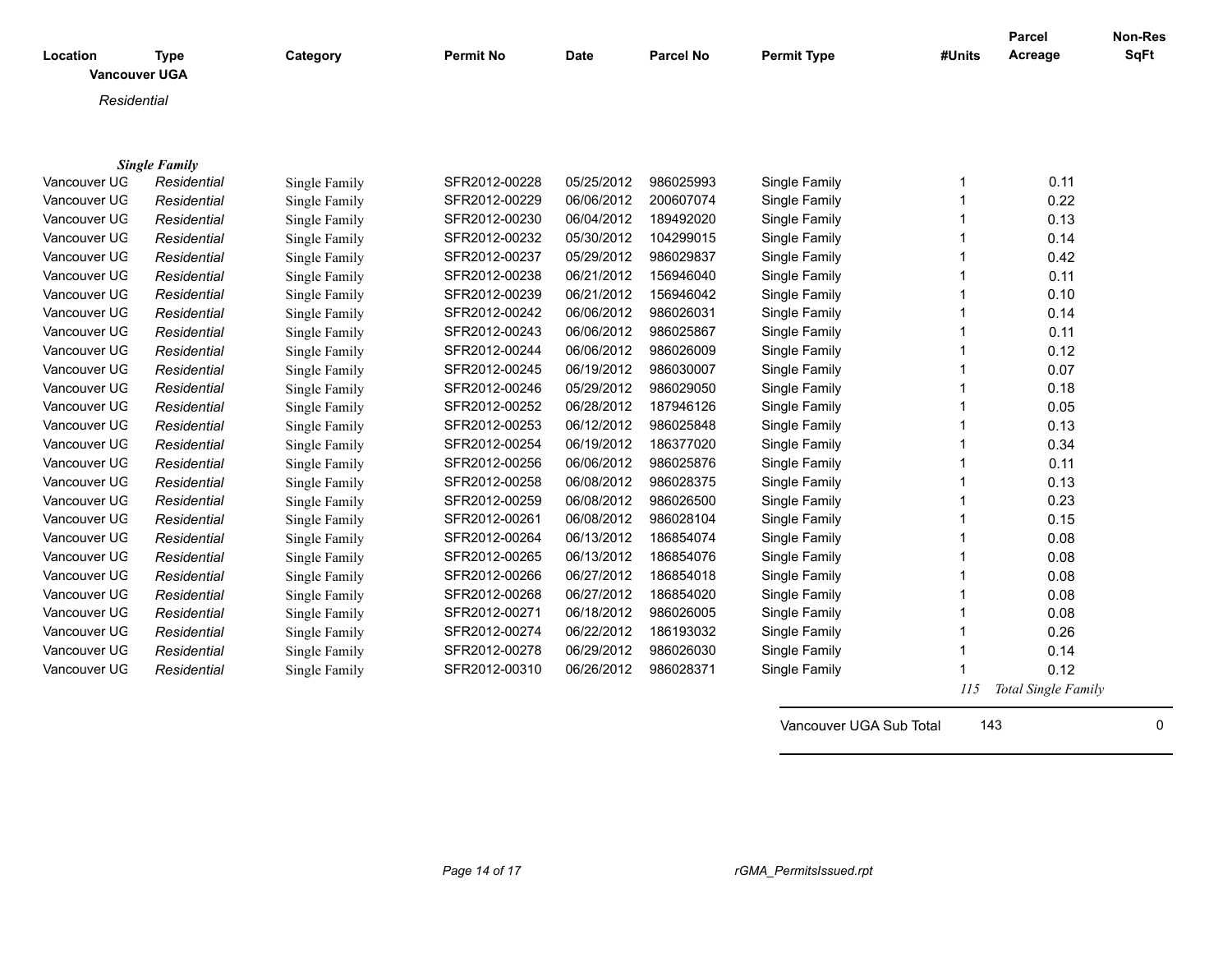| Location<br>Washougal | Type                 | Category      | <b>Permit No</b> | <b>Date</b> | <b>Parcel No</b> | <b>Permit Type</b>  | #Units | Parcel<br>Acreage   | Non-Res<br>SqFt |
|-----------------------|----------------------|---------------|------------------|-------------|------------------|---------------------|--------|---------------------|-----------------|
| Residential           |                      |               |                  |             |                  |                     |        |                     |                 |
|                       |                      |               |                  |             |                  |                     |        |                     |                 |
|                       | <b>Single Family</b> |               |                  |             |                  |                     |        |                     |                 |
| Washougal             | Residential          | Single Family | 12030013         | 04/19/2012  | 130046050        | Single Family       |        | 0.14                |                 |
| Washougal             | Residential          | Single Family | 12040032         | 05/07/2012  | 130056058        | Single Family       |        | 0.15                |                 |
| Washougal             | Residential          | Single Family | 12050018         | 06/25/2012  | 132839028        | Single Family       |        | 0.11                |                 |
| Washougal             | Residential          | Single Family | 12050024         | 06/18/2012  | 123011018        | Single Family       |        | 0.17                |                 |
| Washougal             | Residential          | Single Family | 12050026         | 06/08/2012  | 123011016        | Single Family       |        | 0.22                |                 |
| Washougal             | Residential          | Single Family | 12050030         | 06/01/2012  | 131530010        | Single Family       |        | 0.16                |                 |
| Washougal             | Residential          | Single Family | 12050033         | 06/25/2012  | 132839058        | Single Family       |        | 0.12                |                 |
| Washougal             | Residential          | Single Family | 12050039         | 06/11/2012  | 123011034        | Single Family       |        | 0.15                |                 |
| Washougal             | Residential          | Single Family | 12050053         | 06/08/2012  | 130050040        | Single Family       |        | 0.20                |                 |
| Washougal             | Residential          | Single Family | 12050060         | 06/15/2012  | 134140354        | Single Family       |        | 0.14                |                 |
| Washougal             | Residential          | Single Family | 12060004         | 06/25/2012  | 123007070        | Single Family       |        | 0.31                |                 |
|                       |                      |               |                  |             |                  |                     | 11     | Total Single Family |                 |
|                       |                      |               |                  |             |                  | Washougal Sub Total | 11     |                     | $\Omega$        |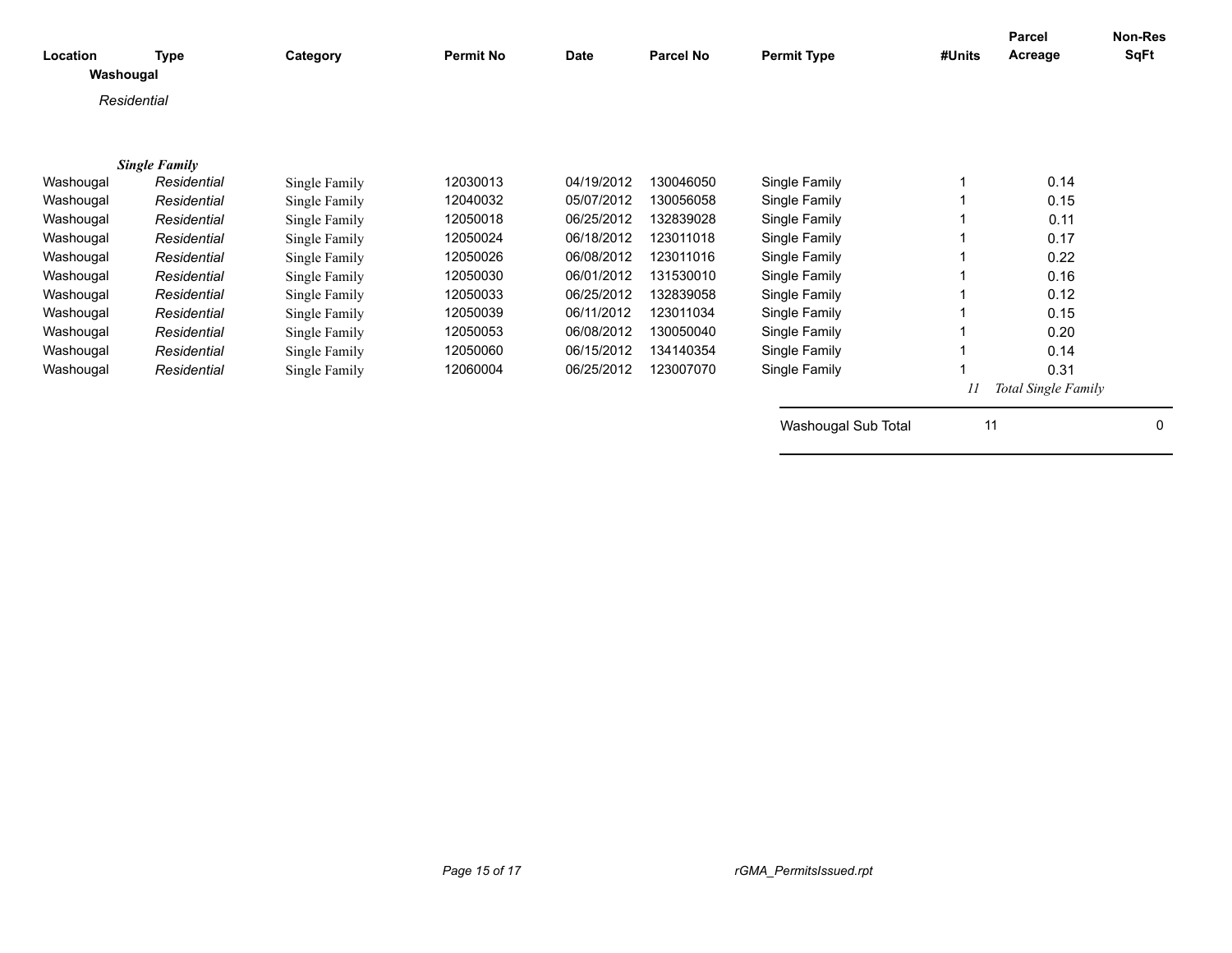| Location<br>Yacolt | Type            | Category         | <b>Permit No</b> | <b>Date</b> | <b>Parcel No</b> | <b>Permit Type</b>      | #Units | <b>Parcel</b><br>Acreage | Non-Res<br><b>SqFt</b> |
|--------------------|-----------------|------------------|------------------|-------------|------------------|-------------------------|--------|--------------------------|------------------------|
|                    | Non-Residential |                  |                  |             |                  |                         |        |                          |                        |
| Yacolt             | Non-Residential | Other Commercial | COM2011-00097    | 04/11/2012  | 064537000        | <b>Other Commercial</b> |        | 1.09                     | 2,742                  |
|                    |                 |                  |                  |             |                  | Yacolt Sub Total        |        |                          | 2,742                  |